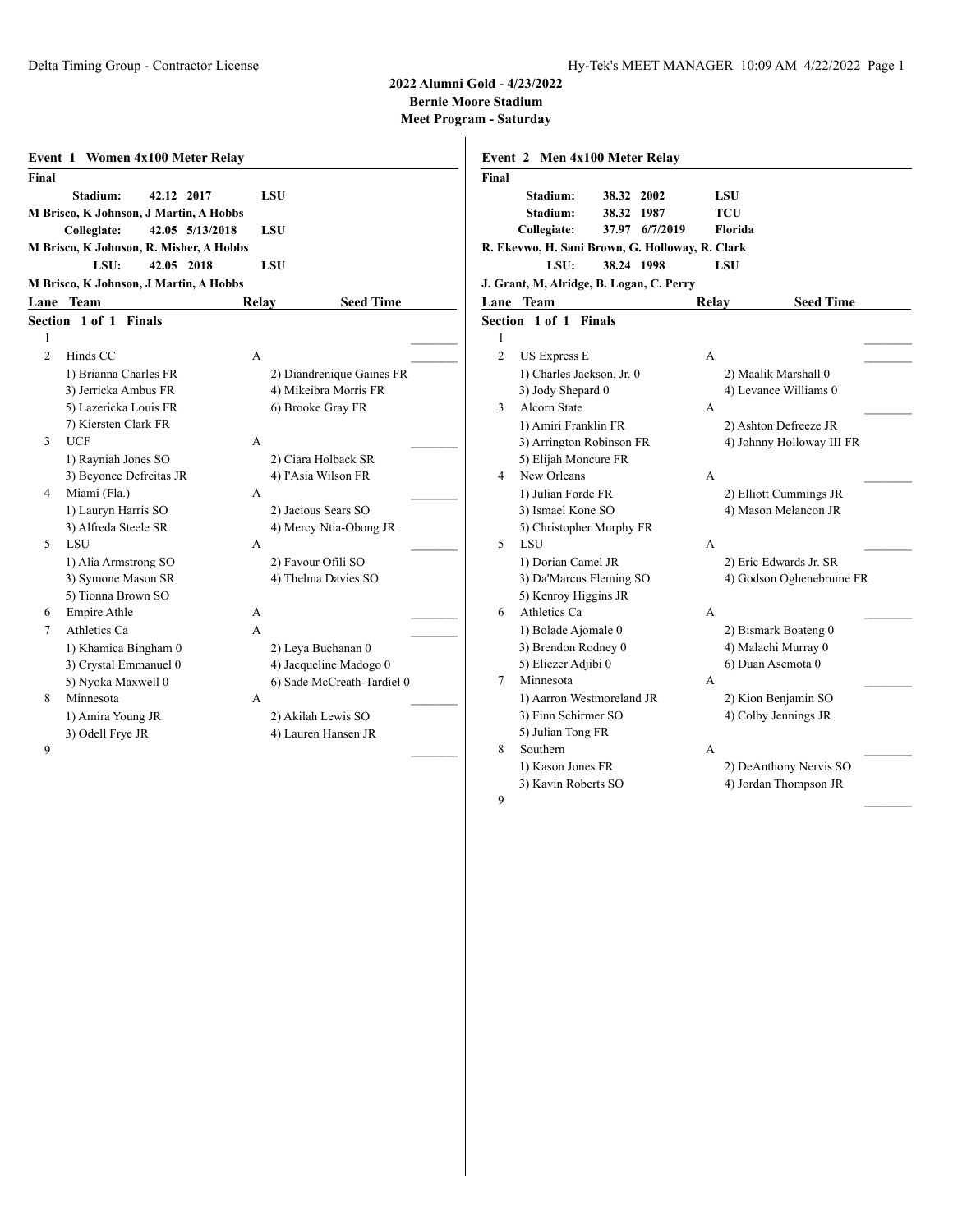**Meet Program - Saturday**

| Stadium:          |      |                                                                                                                                                                                                                                                                                                                                                                         | <b>Suzy Favor</b>                |                                                                                                                                                                                                                    |                                                    |
|-------------------|------|-------------------------------------------------------------------------------------------------------------------------------------------------------------------------------------------------------------------------------------------------------------------------------------------------------------------------------------------------------------------------|----------------------------------|--------------------------------------------------------------------------------------------------------------------------------------------------------------------------------------------------------------------|----------------------------------------------------|
|                   |      |                                                                                                                                                                                                                                                                                                                                                                         |                                  |                                                                                                                                                                                                                    |                                                    |
| Name              |      |                                                                                                                                                                                                                                                                                                                                                                         |                                  | <b>Seed Time</b>                                                                                                                                                                                                   |                                                    |
|                   |      |                                                                                                                                                                                                                                                                                                                                                                         |                                  |                                                                                                                                                                                                                    |                                                    |
|                   |      | SO.                                                                                                                                                                                                                                                                                                                                                                     | Miami (Fla.)                     |                                                                                                                                                                                                                    |                                                    |
|                   |      |                                                                                                                                                                                                                                                                                                                                                                         |                                  |                                                                                                                                                                                                                    |                                                    |
|                   |      |                                                                                                                                                                                                                                                                                                                                                                         |                                  |                                                                                                                                                                                                                    |                                                    |
|                   |      |                                                                                                                                                                                                                                                                                                                                                                         |                                  |                                                                                                                                                                                                                    |                                                    |
|                   |      |                                                                                                                                                                                                                                                                                                                                                                         |                                  |                                                                                                                                                                                                                    |                                                    |
|                   |      |                                                                                                                                                                                                                                                                                                                                                                         |                                  |                                                                                                                                                                                                                    |                                                    |
|                   |      |                                                                                                                                                                                                                                                                                                                                                                         |                                  |                                                                                                                                                                                                                    |                                                    |
|                   |      |                                                                                                                                                                                                                                                                                                                                                                         |                                  |                                                                                                                                                                                                                    |                                                    |
| Elle Mezzio       |      |                                                                                                                                                                                                                                                                                                                                                                         |                                  |                                                                                                                                                                                                                    |                                                    |
|                   |      | SO.                                                                                                                                                                                                                                                                                                                                                                     | Alcorn State                     |                                                                                                                                                                                                                    |                                                    |
|                   |      |                                                                                                                                                                                                                                                                                                                                                                         |                                  |                                                                                                                                                                                                                    |                                                    |
|                   |      |                                                                                                                                                                                                                                                                                                                                                                         | SE Louisiana                     |                                                                                                                                                                                                                    |                                                    |
|                   |      |                                                                                                                                                                                                                                                                                                                                                                         |                                  |                                                                                                                                                                                                                    |                                                    |
|                   |      |                                                                                                                                                                                                                                                                                                                                                                         |                                  |                                                                                                                                                                                                                    |                                                    |
|                   |      |                                                                                                                                                                                                                                                                                                                                                                         | Southern                         |                                                                                                                                                                                                                    |                                                    |
|                   |      |                                                                                                                                                                                                                                                                                                                                                                         |                                  |                                                                                                                                                                                                                    |                                                    |
|                   |      |                                                                                                                                                                                                                                                                                                                                                                         |                                  |                                                                                                                                                                                                                    |                                                    |
| <b>Hailey Day</b> |      |                                                                                                                                                                                                                                                                                                                                                                         |                                  |                                                                                                                                                                                                                    |                                                    |
|                   |      |                                                                                                                                                                                                                                                                                                                                                                         |                                  |                                                                                                                                                                                                                    |                                                    |
|                   | LSU: | Collegiate:<br>3:59.90<br>4:13.07<br>Section 1 of 1 Finals<br>Natalie Varela<br><b>Addison Stevenson</b><br>Callie Hardy<br>Alicia Stamey<br>Sara Funderburk<br>Daphnee Lavassas<br>Adele Broussard<br>Doria Martingayle<br>Runelda Jackson<br>Daisy Enriquez<br>Ines Legendre<br>Molly McHale<br>Breanna Bernard<br>Kashi Roberts<br>Carly Nicholson<br>Gwyneth Hughes | 4:09.85 1987<br>6/7/2009<br>2022 | <b>Yr School</b><br>FR LSU<br>FR LSU<br>SR LSU<br>SR LSU<br>FR Miami (Fla.)<br>SO LSU<br>JR LSU<br>FR Miami (Fla.)<br>FR Alcorn State<br>FR.<br>SR LSU<br>SR LSU<br>FR<br>FR Unattached<br>FR LSU<br>FR Unattached | <b>Jenny Barringer</b><br><b>Katy-Ann McDonald</b> |

# **Event 14 Men 1500 Meter Run**

| Final |                              |                   |                        |                  |  |
|-------|------------------------------|-------------------|------------------------|------------------|--|
|       | Stadium:<br>3:35.30          | 1981              | <b>Sydney Maree</b>    |                  |  |
|       | Collegiate:                  | 3:34.68 5/13/2021 | <b>Yared Nuguse</b>    |                  |  |
|       | LSU:<br>3:38.41              | 1995              | <b>Passmore Furusa</b> |                  |  |
| Lane  | <b>Name</b>                  |                   | Yr School              | <b>Seed Time</b> |  |
|       | <b>Section 1 of 1 Finals</b> |                   |                        |                  |  |
| 1     | Justin Rittenhouse           | SO.               | Miami (Fla.)           |                  |  |
| 2     | Will Dart                    |                   | SO LSU                 |                  |  |
| 3     | Jackson Martingayle          |                   | SO LSU                 |                  |  |
| 4     | Cade Martin                  |                   | JR LSU                 |                  |  |
| 5     | Garrett Hamilton             |                   | JR LSU                 |                  |  |
| 6     | Luke Sundberg                |                   | FR Unattached          |                  |  |
| 7     | Julius Kemper                | FR                | SE Louisiana           |                  |  |
| 8     | Tallan James                 | SR.               | Southern               |                  |  |
| 9     | Elijah Anderson              | SO.               | Alcorn State           |                  |  |
| 10    | Jack Wallace                 | FR                | Unattached             |                  |  |
| 11    | Evan Pardo                   | FR                | Unattached             |                  |  |
| 12    | Lafayette Collins            | JR                | Southern               |                  |  |
|       |                              |                   |                        |                  |  |

|                | <b>Event 7 Women 100 Meter Hurdles</b> |            |           |                         |                               |  |
|----------------|----------------------------------------|------------|-----------|-------------------------|-------------------------------|--|
|                | <b>Final (Sections against time)</b>   |            |           |                         |                               |  |
|                | Stadium:                               | 12.70 2018 |           | <b>Devynne Charlton</b> |                               |  |
|                | Collegiate:                            | 12.39      | 6/8/2013  |                         | <b>Brianna Rollins-McNeal</b> |  |
|                | LSU:                                   | 12.66 2019 |           | <b>Tonea Marshall</b>   |                               |  |
|                | <b>Lane Name</b>                       |            |           | Yr School               | <b>Seed Time</b>              |  |
|                | <b>Section 1 of 2 Finals</b>           |            |           |                         |                               |  |
| 1              | <b>Brittany Floyd</b>                  |            |           | SR UCF                  |                               |  |
| $\overline{2}$ | Tamia Badal                            |            |           | SO UCF                  |                               |  |
| 3              | Maja Maunsbach                         |            |           | FR Minnesota            |                               |  |
| 4              | Jerricka Ambus                         |            |           | FR Hinds CC             |                               |  |
| 5              | Alia Armstrong                         |            |           | SO LSU                  |                               |  |
| 6              | Rayniah Jones                          |            |           | SO UCF                  |                               |  |
| 7              | Lauryn Harris                          |            |           | SO Miami (Fla.)         |                               |  |
| 8              | <b>Ivory Davis</b>                     |            |           | FR Grambling            |                               |  |
| 9              | Julia Hayes                            |            |           | SO Minnesota            |                               |  |
|                | Section 2 of 2 Finals                  |            |           |                         |                               |  |
| 1              |                                        |            |           |                         |                               |  |
| $\overline{2}$ |                                        |            |           |                         |                               |  |
| 3              | Akili Pleas-Carnie                     |            |           | FR Alcorn State         |                               |  |
| 4              | Zariyah Black                          |            | <b>FR</b> | Minnesota               |                               |  |
| 5              | Lolo Jones                             |            |           | Tiger Olympi            |                               |  |
| 6              | Jada Chevalier                         |            | FR        | Southern                |                               |  |
| 7              | Karanay Alexander                      |            |           | JR Southern             |                               |  |
| 8              |                                        |            |           |                         |                               |  |
| 9              |                                        |            |           |                         |                               |  |
|                |                                        |            |           |                         |                               |  |

# **Event 8 Men 110 Meter Hurdles**

|                | <b>Final (Sections against time)</b> |                     |                        |                                                                        |                  |  |
|----------------|--------------------------------------|---------------------|------------------------|------------------------------------------------------------------------|------------------|--|
|                | Stadium:<br>Collegiate:<br>LSU:      | 13.28 2021<br>13.22 | 12.98 6/6/2019<br>2021 | <b>Robert Dunning</b><br><b>Grant Holloway</b><br><b>Damion Thomas</b> |                  |  |
|                | Lane Name                            |                     |                        | Yr School                                                              | <b>Seed Time</b> |  |
|                | Section 1 of 2 Finals                |                     |                        |                                                                        |                  |  |
| 1              | Jordan Thompson                      |                     |                        | JR Southern                                                            |                  |  |
| 2              | Finn Schirmer                        |                     | SO.                    | Minnesota                                                              |                  |  |
| 3              | Pierce Lepage                        |                     |                        | Athletics Ca                                                           |                  |  |
| 4              | Joey Daniels                         |                     |                        | Athletics Ca                                                           |                  |  |
| 5              | Damion Thomas                        |                     |                        | <b>PUMA</b>                                                            |                  |  |
| 6              | Eric Edwards Jr.                     |                     |                        | SR LSU                                                                 |                  |  |
| 7              | Sincere Rhea                         |                     | SO.                    | Miami (Fla.)                                                           |                  |  |
| 8              | <b>Arthur Price</b>                  |                     |                        | Tiger Olympi                                                           |                  |  |
| 9              | Maalik Marshall                      |                     |                        | <b>US Express E</b>                                                    |                  |  |
|                | Section 2 of 2 Finals                |                     |                        |                                                                        |                  |  |
| 1              | Kevon Hamilton                       |                     | FR -                   | Southern                                                               |                  |  |
| $\mathfrak{D}$ | Devin Sowell                         |                     | FR -                   | Southern                                                               |                  |  |
| 3              | Charles Nnathah                      |                     | SO <sub>2</sub>        | Alcorn State                                                           |                  |  |
| 4              | Jyontae Noel                         |                     | FR.                    | Alcorn State                                                           |                  |  |
| 5              | Cole Palmer                          |                     | FR                     | SE Louisiana                                                           |                  |  |
| 6              | Terrell Chevalier                    |                     | SR                     | Southern                                                               |                  |  |
| 7              | Jae Sutherland                       |                     | JR                     | Alcorn State                                                           |                  |  |
| 8              | Dante Montaque                       |                     |                        | SO Grambling                                                           |                  |  |
|                |                                      |                     |                        |                                                                        |                  |  |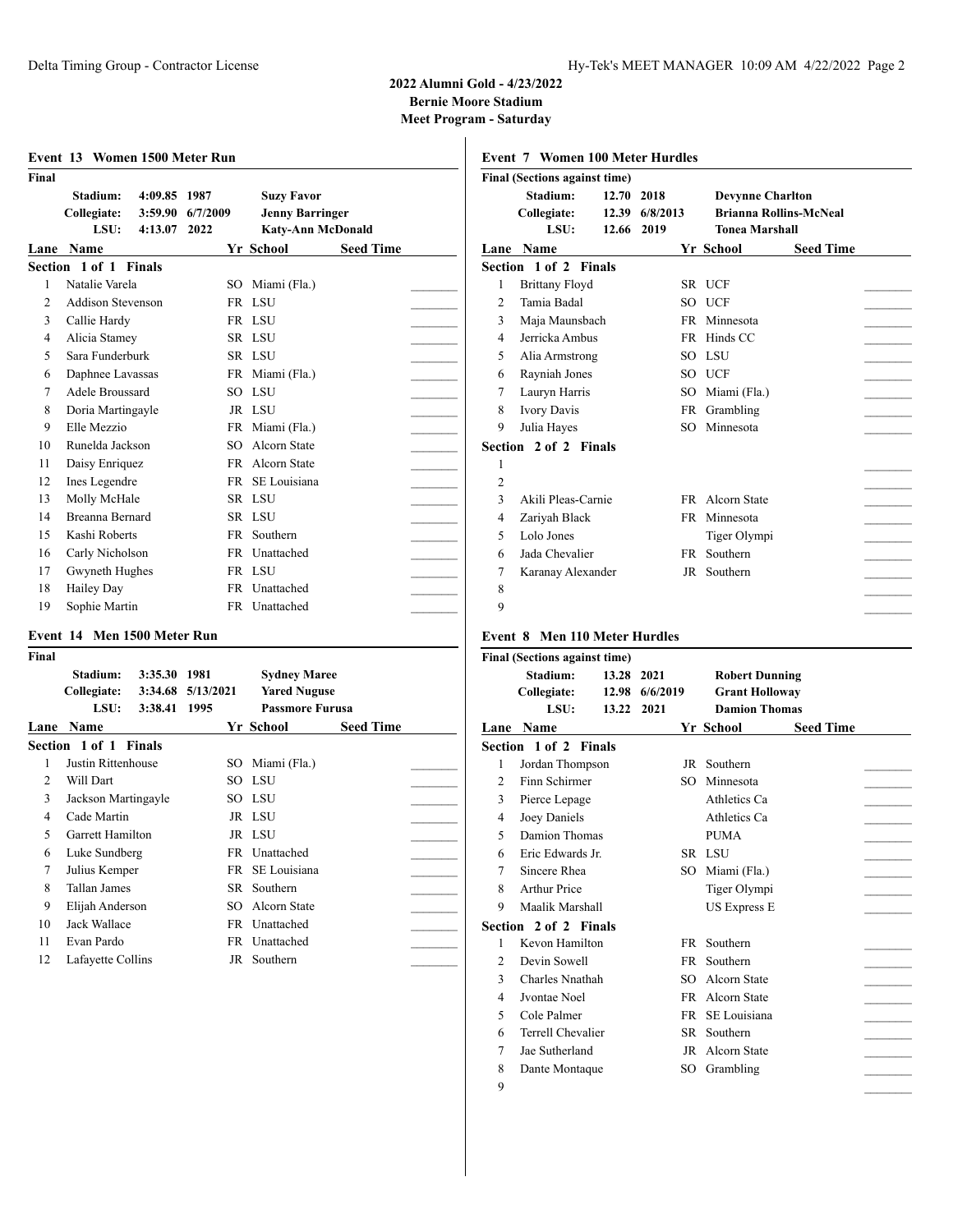|                | <b>Final (Sections against time)</b> |       |                 |                  |                       |                  |  |
|----------------|--------------------------------------|-------|-----------------|------------------|-----------------------|------------------|--|
|                | Stadium:                             | 49.71 | 2016            |                  | <b>Courtney Okolo</b> |                  |  |
|                | Collegiate:                          |       | 49.57 6/12/2021 | <b>Athing Mu</b> |                       |                  |  |
|                | LSU:                                 | 50.60 | 1997            |                  | LaTarsha Stroman      |                  |  |
|                | Lane Name                            |       |                 | Yr School        |                       | <b>Seed Time</b> |  |
|                | Section 1 of 4 Finals                |       |                 |                  |                       |                  |  |
| 1              | Moriah Oliveira                      |       |                 | SO Miami (Fla.)  |                       |                  |  |
| $\overline{2}$ | Aiyanna Stiverne                     |       |                 | Athletics Ca     |                       |                  |  |
| 3              | Tianna Holmes                        |       |                 | JR New Mexico    |                       |                  |  |
| 4              | Gabby Scott                          |       |                 | Puerto Rico      |                       |                  |  |
| 5              | Kyra Constantine                     |       |                 | Athletics Ca     |                       |                  |  |
| 6              | Shakima Whimbley                     |       |                 | adidas           |                       |                  |  |
| 7              | Latasha Smith                        |       |                 | SO UCF           |                       |                  |  |
| 8              | Maddy Price                          |       |                 | Athletics Ca     |                       |                  |  |
| 9              | Janielle Josephs                     |       |                 | SO Minnesota     |                       |                  |  |
|                | Section 2 of 4 Finals                |       |                 |                  |                       |                  |  |
| 1              | An'Twanique Kinsler                  |       |                 | JR Alcorn State  |                       |                  |  |
| 2              | Kennedy Brace                        |       |                 | SO Miami (Fla.)  |                       |                  |  |
| 3              | Michaela Rose                        |       |                 | FR LSU           |                       |                  |  |
| 4              | Jayla Campbell                       |       |                 | SO Minnesota     |                       |                  |  |
| 5              | Garriel White                        |       |                 | FR LSU           |                       |                  |  |
| 6              | Kiah Williams                        |       |                 | SO UCF           |                       |                  |  |
| 7              | <b>Blanca Hervas</b>                 |       |                 | SO Miami (Fla.)  |                       |                  |  |
| 8              | Danielle Bess                        |       |                 | SO UCF           |                       |                  |  |
| 9              | Samieryah Bradwell                   |       |                 | JR UCF           |                       |                  |  |
|                | Section 3 of 4 Finals                |       |                 |                  |                       |                  |  |
| 1              |                                      |       |                 |                  |                       |                  |  |
| $\overline{c}$ | Lazericka Louis                      |       |                 | FR Hinds CC      |                       |                  |  |
| 3              | Jasmine Ward                         |       |                 | SO Alcorn State  |                       |                  |  |
| 4              | <b>Esther Nwanze</b>                 |       |                 | FR New Orleans   |                       |                  |  |
| 5              | Anijah Williams                      |       |                 | JR Southern      |                       |                  |  |
| 6              | Krystalann Bechard                   |       |                 | FR Miami (Fla.)  |                       |                  |  |
| 7              | Shamarah Shannon                     |       |                 | JR New Orleans   |                       |                  |  |
| 8              | Endya Scott                          |       |                 | SO Alcorn State  |                       |                  |  |
| 9              |                                      |       |                 |                  |                       |                  |  |
|                | Section 4 of 4 Finals                |       |                 |                  |                       |                  |  |
| 1              |                                      |       |                 |                  |                       |                  |  |
| 2              |                                      |       |                 |                  |                       |                  |  |
| 3              |                                      |       |                 |                  |                       |                  |  |
| $\overline{4}$ | Kaylin Robinson                      |       |                 | FR Hinds CC      |                       |                  |  |
| 5              | Shani Simon                          |       |                 | FR Southern      |                       |                  |  |
| 6              | Mikeibra Morris                      |       |                 | FR Hinds CC      |                       |                  |  |
| 7              |                                      |       |                 |                  |                       |                  |  |
| 8              |                                      |       |                 |                  |                       |                  |  |
| 9              |                                      |       |                 |                  |                       |                  |  |

|                | Event 10 Men 400 Meter Dash          |          |                       |                  |  |
|----------------|--------------------------------------|----------|-----------------------|------------------|--|
|                | <b>Final (Sections against time)</b> |          |                       |                  |  |
|                | Stadium:<br>44.12 1987               |          | <b>Butch Reynolds</b> |                  |  |
|                | Collegiate:<br>43.61                 | 6/8/2018 | <b>Michael Norman</b> |                  |  |
|                | LSU:<br>44.29                        | 1999     | <b>Derrick Brew</b>   |                  |  |
|                | <b>Lane Name</b>                     |          | Yr School             | <b>Seed Time</b> |  |
|                | Section 1 of 3 Finals                |          |                       |                  |  |
| 1              | Benjamin Ayesu-Attah                 |          | Athletics Ca          |                  |  |
| $\overline{c}$ | Eugene Omalla                        |          | SO SE Louisiana       |                  |  |
| 3              | Daniel Harper                        |          | Athletics Ca          |                  |  |
| $\overline{4}$ | Tyler Terry                          |          | Tiger Olympi          |                  |  |
| 5              | Vernon Norwood                       |          | New Balance           |                  |  |
| 6              | <b>Steven Gardiner</b>               |          | adidas                |                  |  |
| 7              | Matthew Hudson-Smith                 |          | Unattached            |                  |  |
| 8              | Nathan George                        |          | Athletics Ca          |                  |  |
| 9              | Solomon Strader                      |          | SO Miami (Fla.)       |                  |  |
|                | Section 2 of 3 Finals                |          |                       |                  |  |
| 1              | <b>Trellas Forrest</b>               | FR       | Hinds CC              |                  |  |
| $\overline{c}$ | Jaimie Omalla                        |          | SO SE Louisiana       |                  |  |
| 3              | Davonte Fuller                       |          | JR Miami (Fla.)       |                  |  |
| 4              | Colby Jennings                       |          | JR Minnesota          |                  |  |
| 5              | Gerson Pozo                          |          | FR SE Louisiana       |                  |  |
| 6              | Khamal Stewart-Baynes                |          | JR Miami (Fla.)       |                  |  |
| 7              | Aaron Smith                          |          | SO LSU                |                  |  |
| 8              | <b>Kason Jones</b>                   |          | FR Southern           |                  |  |
| 9              | Ramy Berberena                       |          | SO Miami (Fla.)       |                  |  |
|                | Section 3 of 3 Finals                |          |                       |                  |  |
| 1              |                                      |          |                       |                  |  |
| 2              | <b>Bryce Moore</b>                   |          | JR Southern           |                  |  |
| 3              | DeArius Clerveaux                    | FR.      | Minnesota             |                  |  |
| $\overline{4}$ | <b>Terrell White</b>                 |          | SO Alcorn State       |                  |  |
| 5              | Jalen Gordon                         |          | SO Miami (Fla.)       |                  |  |
| 6              | Damon Morton Jr.                     |          | FR SE Louisiana       |                  |  |
| 7              | Joel Ekeanyanwu                      |          | FR LSU                |                  |  |
| 8              | Christian Kingdom                    |          | FR Hinds CC           |                  |  |
| 9              |                                      |          |                       |                  |  |
|                |                                      |          |                       |                  |  |
|                | <b>Event 11 Women 100 Meter Dash</b> |          |                       |                  |  |

|                | Final (Sections against time)   |                                            |                                                               |                  |  |
|----------------|---------------------------------|--------------------------------------------|---------------------------------------------------------------|------------------|--|
|                | Stadium:<br>Collegiate:<br>LSU: | 10.85 2017<br>10.75 6/8/2019<br>10.75 2019 | Aleia Hobbs<br>Sha' Carri Richardson<br>Sha' Carri Richardson |                  |  |
|                | Lane Name                       |                                            | Yr School                                                     | <b>Seed Time</b> |  |
|                | Section 1 of 5 Finals           |                                            |                                                               |                  |  |
| 1              | Symone Mason                    |                                            | SR LSU                                                        |                  |  |
| $\mathfrak{D}$ | Tamari Davis                    |                                            | adidas                                                        |                  |  |
| 3              | Khamica Bingham                 |                                            | Athletics Ca                                                  |                  |  |
| 4              | Dezerea Bryant                  |                                            | Nike                                                          |                  |  |
| 5              | Aleia Hobbs                     |                                            | adidas                                                        |                  |  |
| 6              | Favour Ofili                    |                                            | SO LSU                                                        |                  |  |
| 7              | Mikiah Brisco                   |                                            | Tiger Olympi                                                  |                  |  |
| 8              | Alfreda Steele                  |                                            | SR Miami (Fla.)                                               |                  |  |
| 9              | Tristan Evelyn                  |                                            | SR API Athletic                                               |                  |  |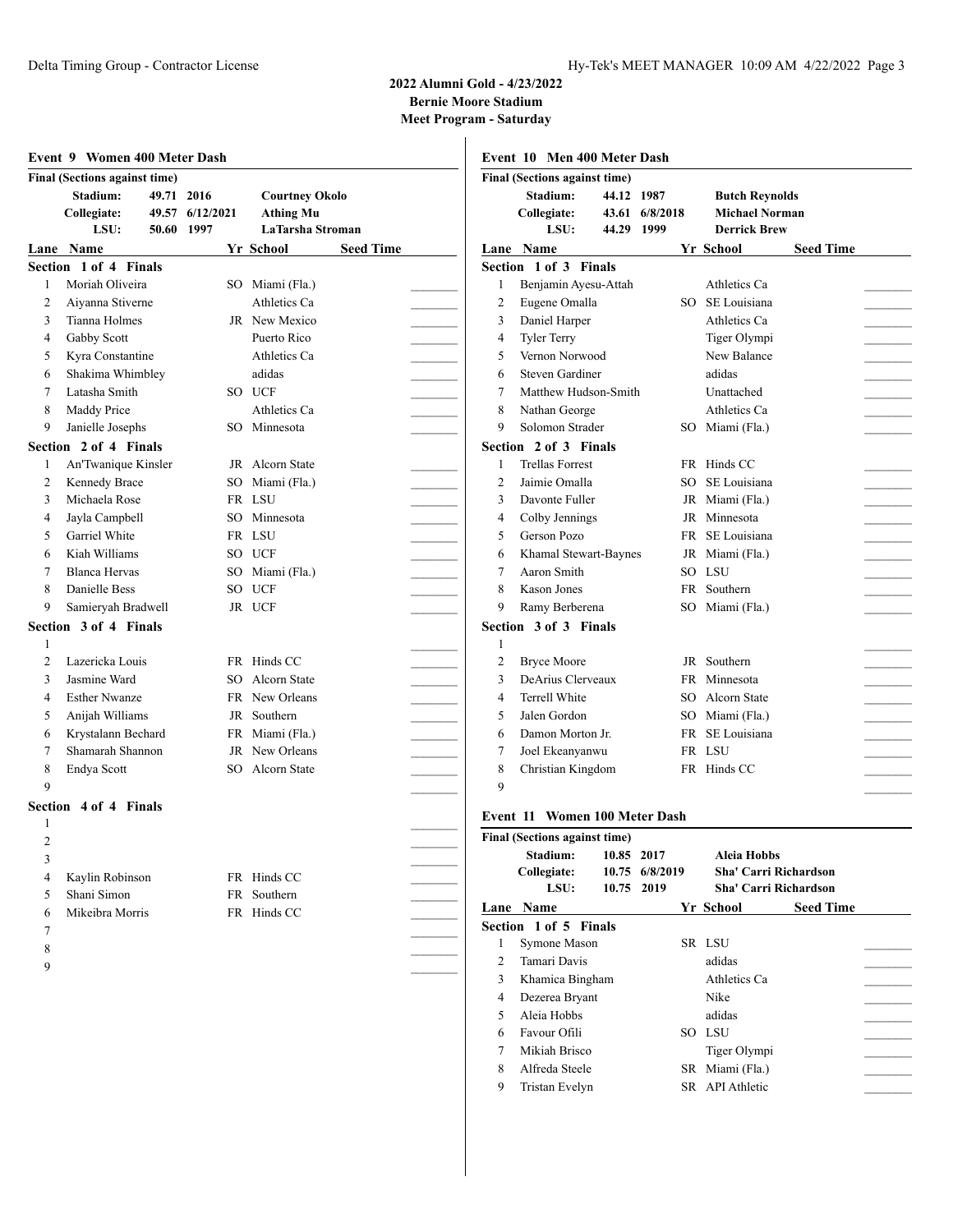**Meet Program - Saturday**

|                | Section 2 of 5 Finals(Event 11 Women 100 Meter Dash) |           |                 |                | Event 12 Men 100 Meter Dash               |               |                                                   |                  |
|----------------|------------------------------------------------------|-----------|-----------------|----------------|-------------------------------------------|---------------|---------------------------------------------------|------------------|
|                | Odell Frye                                           |           | JR Minnesota    |                |                                           |               |                                                   |                  |
| $\overline{c}$ | Ciara Holback                                        |           | SR UCF          |                | Final (Sections against time)<br>Stadium: | 9.99 1995     |                                                   |                  |
| 3              | Jacious Sears                                        |           | SO Miami (Fla.) |                | Collegiate:                               | 9.82 6/7/2017 | <b>Donovan Bailey</b><br><b>Christian Coleman</b> |                  |
| 4              | Tionna Brown                                         | SO        | LSU             |                | LSU:                                      | 9.89 2008     | <b>Richard Thompson</b>                           |                  |
| 5              | <b>Thelma Davies</b>                                 | SO        | LSU             |                | Lane Name                                 |               | Yr School                                         | <b>Seed Time</b> |
| 6              | Shannon Ray                                          | SR        | Empire Athle    |                | Section 1 of 4 Finals                     |               |                                                   |                  |
|                | Amira Young                                          |           | JR Minnesota    |                | Abdula Muhammed                           |               | Unattached                                        |                  |
| 8              | Jacqueline Madogo                                    |           | Athletics Ca    |                | <b>Bismark Boateng</b>                    |               | Athletics Ca                                      |                  |
| 9              | Vivette Green                                        |           | JR New Orleans  | 2<br>3         | Tony McQuay                               |               | Unattached                                        |                  |
|                | Section 3 of 5 Finals                                |           |                 |                | Ismael Kone                               |               | SO New Orleans                                    |                  |
| 1              | Mercy Ntia-Obong                                     |           | JR Miami (Fla.) | 4              |                                           |               |                                                   |                  |
| 2              | <b>Beyonce Defreitas</b>                             | <b>JR</b> | <b>UCF</b>      | 5              | Abdullah Mohammed                         |               | <b>KSA</b>                                        |                  |
| 3              | Diandrenique Gaines                                  |           | FR Hinds CC     | 6              | Dorian Camel                              |               | JR LSU                                            |                  |
| 4              | Sade McCreath-Tardiel                                |           | Athletics Ca    | 7              | Da'Marcus Fleming                         |               | SO LSU                                            |                  |
| 5              | Morgan Smalls                                        |           | SO LSU          | 8              | <b>Elliott Cummings</b>                   |               | JR New Orleans                                    |                  |
| 6              | Nyoka Maxwell                                        |           | Athletics Ca    | 9              |                                           |               |                                                   |                  |
|                | Amber Anning                                         | SO        | LSU             |                | Section 2 of 4 Finals                     |               |                                                   |                  |
| 8              | l'Asia Wilson                                        | FR        | <b>UCF</b>      | 1              | Jahnoy Thompson                           |               | Tiger Olympi                                      |                  |
| 9              | Lauren Hansen                                        |           | JR Minnesota    | $\overline{2}$ | Julian Forde                              |               | FR New Orleans                                    |                  |
|                | Section 4 of 5 Finals                                |           |                 | 3              | Eliezer Adjibi                            |               | Athletics Ca                                      |                  |
|                | Briana Bell                                          |           | JR New Orleans  | 4              | Malachi Murray                            |               | Athletics Ca                                      |                  |
| 2              | Aryn Pitre                                           |           | FR New Orleans  | 5              | <b>Brendon Rodney</b>                     |               | Athletics Ca                                      |                  |
| 3              | Brianna Charles                                      |           | FR Hinds CC     | 6              | Kion Benjamin                             |               | SO Minnesota                                      |                  |
| 4              | Hannah Douglas                                       | FR        | LSU             | 7              | <b>Alexavier Monfries</b>                 |               | Grambling<br>FR                                   |                  |
| 5              | Akilah Lewis                                         | SO.       | Minnesota       | 8              | Kenroy Higgins                            |               | JR LSU                                            |                  |
| 6              | Kyla Blockett                                        | FR        | Grambling       | 9              | Aarron Westmoreland                       |               | JR Minnesota                                      |                  |
|                | Tiera Robinson-Jones                                 |           | FR Minnesota    |                | Section 3 of 4 Finals                     |               |                                                   |                  |
| 8              | Kiersten Clark                                       |           | FR Hinds CC     | $\mathbf{1}$   |                                           |               |                                                   |                  |
| 9              | <b>Trinity Williams</b>                              |           | FR Hinds CC     | 2              | Julian Tong                               |               | FR Minnesota                                      |                  |
|                | Section 5 of 5 Finals                                |           |                 | 3              | Jamhad Booth                              |               | <b>SR</b><br>Unattached                           |                  |
| -1             |                                                      |           |                 | 4              | Finn Schirmer                             |               | Minnesota<br>SO                                   |                  |
| $\overline{c}$ |                                                      |           |                 | 5              | James Grant                               |               | New Orleans<br>SO.                                |                  |
| 3              | Yahria Bass                                          |           | FR Southern     | 6              | Christopher Murphy                        |               | FR New Orleans                                    |                  |
| 4              | Kennedy Pedro                                        | SO        | Southern        | 7              | Ji'eem Bullock                            |               | SO LSU                                            |                  |
| 5              | Porsha Miles                                         | SO        | SE Louisiana    | 8              | Ashton Defreeze                           |               | JR Alcorn State                                   |                  |
| 6              | Destinee Jeanpiere                                   | SR        | SE Louisiana    | 9              |                                           |               |                                                   |                  |
| 7              | Hannah Morris                                        |           | JR Minnesota    |                | Section 4 of 4 Finals                     |               |                                                   |                  |
|                |                                                      |           |                 |                | Levi Matthews                             |               | FR Southern                                       |                  |
|                |                                                      |           |                 | $\overline{c}$ | Arrington Robinson                        |               | FR Alcorn State                                   |                  |
| 9              |                                                      |           |                 | 3              | Levance Williams                          |               | <b>US Express E</b>                               |                  |
|                |                                                      |           |                 | 4              | De'Aundre Ward                            |               | FR Hinds CC                                       |                  |
|                |                                                      |           |                 | 5              | Maalik Marshall                           |               | <b>US Express E</b>                               |                  |
|                |                                                      |           |                 | 6              | Johnny Holloway III                       |               | FR Alcorn State                                   |                  |
|                |                                                      |           |                 | 7              | Charles Jackson, Jr.                      |               | <b>US Express E</b>                               |                  |
|                |                                                      |           |                 | 8              | Amiri Franklin                            |               | FR Alcorn State                                   |                  |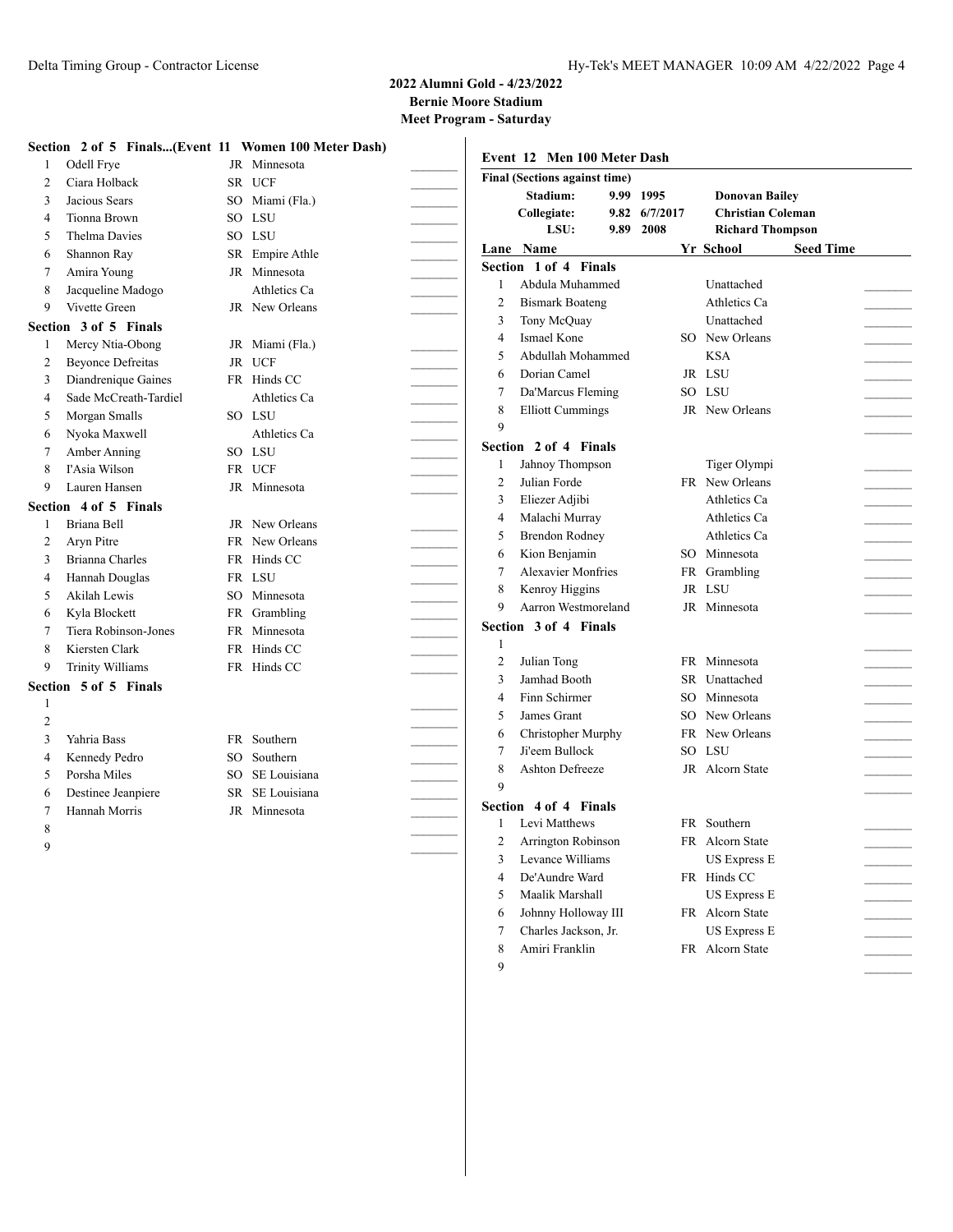**Meet Program - Saturday**

| Stadium:<br>Collegiate:<br>LSU:<br>Name<br>Lane<br>Section 1 of 1 Finals<br>Natalie Varela<br>1<br>2<br>Stellah Kiptui<br>Hannah Carroll<br>$\mathcal{F}$<br>4<br>Kayla Johnson<br>5<br>Chrisann Gordon-Powell | $2:00.76$ 2013<br>1:57.73<br>4/17/2021<br>1:59.93<br>2013 | SO.<br>SO. | Natoya Goule<br><b>Athing Mu</b><br><b>Natoya Goule</b><br>Yr School<br>Miami (Fla.)<br><b>FR</b> Alcorn State<br>- LSU | <b>Seed Time</b> |
|----------------------------------------------------------------------------------------------------------------------------------------------------------------------------------------------------------------|-----------------------------------------------------------|------------|-------------------------------------------------------------------------------------------------------------------------|------------------|
|                                                                                                                                                                                                                |                                                           |            |                                                                                                                         |                  |
|                                                                                                                                                                                                                |                                                           |            |                                                                                                                         |                  |
|                                                                                                                                                                                                                |                                                           |            |                                                                                                                         |                  |
|                                                                                                                                                                                                                |                                                           |            |                                                                                                                         |                  |
|                                                                                                                                                                                                                |                                                           |            |                                                                                                                         |                  |
|                                                                                                                                                                                                                |                                                           |            |                                                                                                                         |                  |
|                                                                                                                                                                                                                |                                                           |            |                                                                                                                         |                  |
|                                                                                                                                                                                                                |                                                           |            |                                                                                                                         |                  |
|                                                                                                                                                                                                                |                                                           |            | SR Miami (Fla.)                                                                                                         |                  |
|                                                                                                                                                                                                                |                                                           |            | Unattached                                                                                                              |                  |
| 6<br>Lorena Rangel Batres                                                                                                                                                                                      |                                                           | SO.        | LSU                                                                                                                     |                  |
| 7<br>Amaya Turner                                                                                                                                                                                              |                                                           | FR.        | Miami (Fla.)                                                                                                            |                  |
| 8<br>Sharon Labich                                                                                                                                                                                             |                                                           | SR         | Grambling                                                                                                               |                  |
| 9<br>Sierra Oliveira                                                                                                                                                                                           |                                                           | SО         | Miami (Fla.)                                                                                                            |                  |
| 10<br>Samouya Nevers                                                                                                                                                                                           |                                                           |            | FR Alcorn State                                                                                                         |                  |

### **Event 6 Men 800 Meter Run**

| Final          |                       |         |           |                         |                  |  |
|----------------|-----------------------|---------|-----------|-------------------------|------------------|--|
|                | Stadium:              | 1:45.17 | 2002      | <b>Otukile Lekote</b>   |                  |  |
|                | Collegiate:           | 1:43.25 | 4/28/2018 | <b>Michael Saruni</b>   |                  |  |
|                | LSU:                  | 1:45.53 | 1987      | <b>Robin Van Helden</b> |                  |  |
| Lane           | <b>Name</b>           |         |           | Yr School               | <b>Seed Time</b> |  |
|                | Section 1 of 2 Finals |         |           |                         |                  |  |
| 1              | Davis Bove            |         |           | SO LSU                  |                  |  |
| $\mathfrak{D}$ | Nicholas Scott        |         |           | SR Southern             |                  |  |
| 3              | Eric Coston           |         |           | SR LSU                  |                  |  |
| 4              | Ayman Zahafi          |         |           | SR Miami (Fla.)         |                  |  |
| 5              | Oskars Bambals        |         | SO.       | Miami (Fla.)            |                  |  |
| 6              | Alec Snell            |         |           | JR New Orleans          |                  |  |
| 7              | Parker McBride        |         |           | JR New Orleans          |                  |  |
| 8              | Thomas Daigle         |         |           | JR LSU                  |                  |  |
| 9              | <b>Dyllon Nimmers</b> |         |           | FR LSU                  |                  |  |
| 10             | Adam Wise             |         |           | JR LSU                  |                  |  |
|                | Section 2 of 2 Finals |         |           |                         |                  |  |
| 1              | Stephen Schlottman    |         |           | JR LSU                  |                  |  |
| 2              | Javon Rutledge        |         |           | SR Alcorn State         |                  |  |
| 3              | Marciano Taylor       |         | FR.       | Alcorn State            |                  |  |
| 4              | Luke Sundberg         |         |           | FR Unattached           |                  |  |
| 5              | <b>Isiah Travis</b>   |         |           | FR LSU                  |                  |  |
| 6              | Jeremiah Wingate      |         |           | FR Alcorn State         |                  |  |
| 7              | Christian Kingdom     |         |           | FR Hinds CC             |                  |  |
| 8              |                       |         |           |                         |                  |  |
| 9              |                       |         |           |                         |                  |  |

#### 

#### **Event 15 Women 400 Meter Hurdles**

|                | Final (Sections against time) |            |                 |                          |                  |  |
|----------------|-------------------------------|------------|-----------------|--------------------------|------------------|--|
|                | Stadium:                      | 54.70 2016 |                 | <b>Ashley Spencer</b>    |                  |  |
|                | Collegiate:                   |            | 52.75 5/13/2018 | <b>Sydney McLaughlin</b> |                  |  |
|                | LSU:                          | 53.97      | 2007            | Nickiesha Wilson         |                  |  |
|                | Lane Name                     |            |                 | Yr School                | <b>Seed Time</b> |  |
|                | Section 1 of 1 Finals         |            |                 |                          |                  |  |
| 1              | Sierra Session                |            | JR              | Southern                 |                  |  |
| $\mathfrak{D}$ | Akili Pleas-Carnie            |            |                 | FR Alcorn State          |                  |  |
| 3              | Tamia Badal                   |            |                 | SO UCF                   |                  |  |
| 4              | Abigail Schaaffe              |            |                 | FR Minnesota             |                  |  |
| 5              | Sage Watson                   |            |                 | Athletics Ca             |                  |  |
| 6              | Cassandra Tate                |            |                 | Tiger Olympi             |                  |  |
| 7              | Val Larson                    |            |                 | SR Minnesota             |                  |  |
| 8              | Kayla Vogt                    |            |                 | SO Minnesota             |                  |  |
| 9              |                               |            |                 |                          |                  |  |

# **Event 16 Men 400 Meter Hurdles**

|                | <b>Final (Sections against time)</b> |       |                |                       |                  |  |
|----------------|--------------------------------------|-------|----------------|-----------------------|------------------|--|
|                | Stadium:                             |       | 48.16 2002     | <b>Rickey Harris</b>  |                  |  |
|                | Collegiate:                          |       | 47.02 6/8/2018 | Rai Benjamin          |                  |  |
|                | LSU:                                 | 47.67 | 2005           | <b>Bennie Brazell</b> |                  |  |
|                | <b>Lane Name</b>                     |       |                | Yr School             | <b>Seed Time</b> |  |
|                | <b>Section 1 of 2 Finals</b>         |       |                |                       |                  |  |
| 1              | Jody Shepard                         |       |                | <b>US Express E</b>   |                  |  |
| 2              | Omri Shiff                           |       | FR.            | SE Louisiana          |                  |  |
| 3              | Jordan Thompson                      |       |                | JR Southern           |                  |  |
| 4              | Agerian Jackson                      |       |                | JR SE Louisiana       |                  |  |
| 5              | Sean Burrell                         |       |                | SO LSU                |                  |  |
| 6              | Quincy Downing                       |       |                | Tiger Olympi          |                  |  |
| 7              | Kameron Jones                        |       |                | SR New Orleans        |                  |  |
| 8              | Ryler Gould                          |       | SO             | Miami (Fla.)          |                  |  |
| 9              | Coy Sauceman                         |       |                | FR New Orleans        |                  |  |
|                | Section 2 of 2 Finals                |       |                |                       |                  |  |
| 1              |                                      |       |                |                       |                  |  |
| $\overline{2}$ |                                      |       |                |                       |                  |  |
| 3              |                                      |       |                |                       |                  |  |
| 4              | Jae Sutherland                       |       |                | JR Alcorn State       |                  |  |
| 5              | Ta'Cardrick Alexander                |       |                | FR Southern           |                  |  |
| 6              | Charles Nnathah                      |       |                | SO Alcorn State       |                  |  |
| 7              |                                      |       |                |                       |                  |  |
| 8              |                                      |       |                |                       |                  |  |
| 9              |                                      |       |                |                       |                  |  |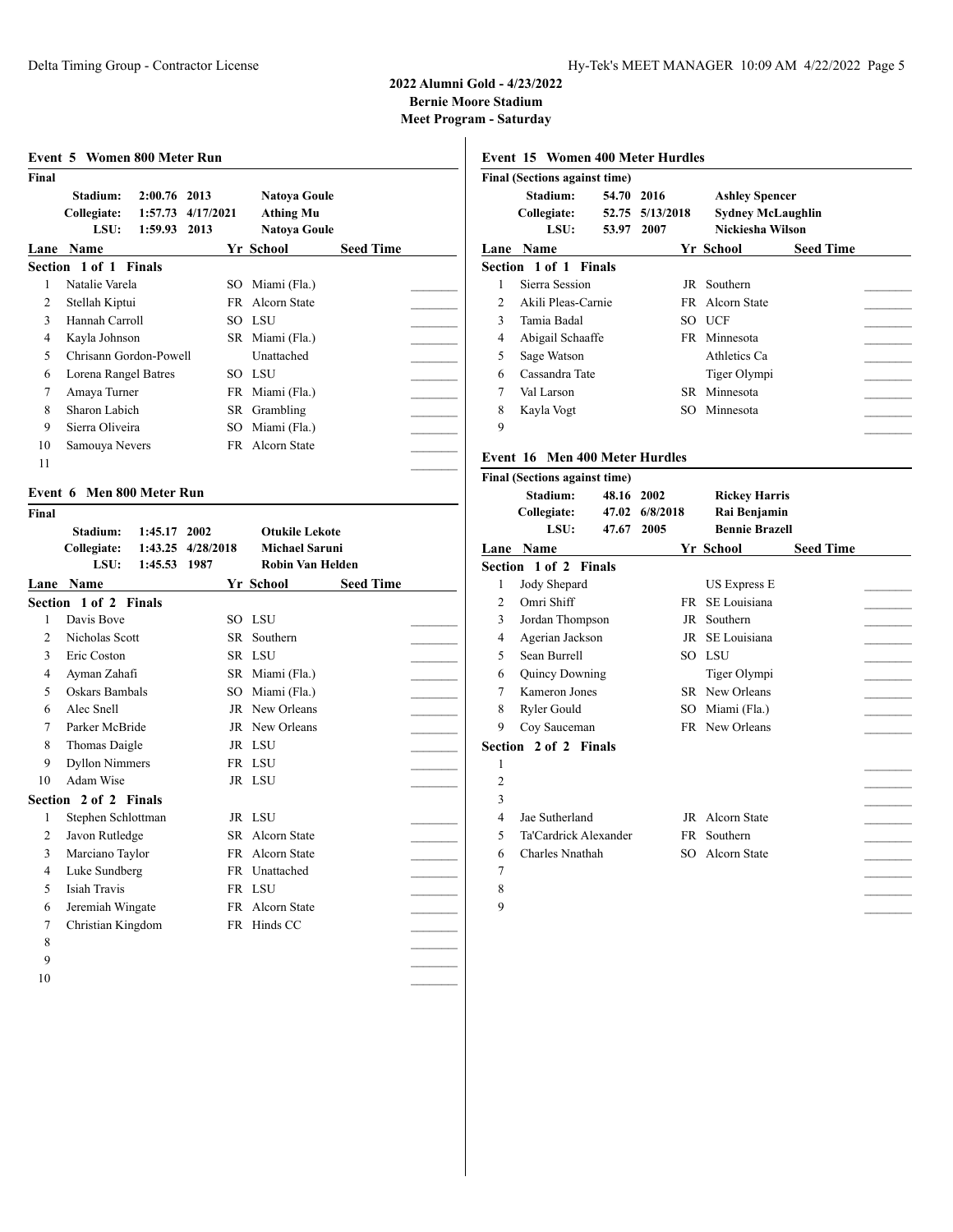# **2022 Alumni Gold - 4/23/2022 Bernie Moore Stadium Meet Program - Saturday**

|                         | Event 17 Women 200 Meter Dash        |            |                 |                     |                  |                     | Section 5 of 5 Finals                |                |
|-------------------------|--------------------------------------|------------|-----------------|---------------------|------------------|---------------------|--------------------------------------|----------------|
|                         | <b>Final (Sections against time)</b> |            |                 |                     |                  | $\mathbf{1}$        |                                      |                |
|                         | Stadium:                             | 22.38 2022 |                 | <b>Abby Steiner</b> |                  | $\overline{2}$      |                                      |                |
|                         | Collegiate:                          |            | 21.96 4/15/2022 | <b>Favour Ofili</b> |                  | 3<br>$\overline{4}$ | Mckenzie Patterson                   |                |
|                         | LSU:                                 | 21.96 2022 |                 | <b>Favour Olifi</b> |                  |                     | Shani Simon                          |                |
|                         | Lane Name                            |            |                 | Yr School           | <b>Seed Time</b> | 5                   | Julia Hayes                          |                |
|                         | Section 1 of 5 Finals                |            |                 |                     |                  | 6<br>$\overline{7}$ | <b>Esther Nwanze</b><br>Briana Bell  |                |
| 1                       | Amira Young                          |            |                 | JR Minnesota        |                  | 8                   |                                      |                |
| $\overline{2}$          | <b>Brianne Bethel</b>                |            |                 | SR API Athletic     |                  | 9                   |                                      |                |
| 3                       | Shannon Ray                          |            |                 | SR Empire Athle     |                  |                     |                                      |                |
| 4                       | Tamari Davis                         |            |                 | adidas              |                  |                     | Event 18 Men 200 Meter Dash          |                |
| 5                       | Dezerea Bryant                       |            |                 | Nike                |                  |                     | <b>Final (Sections against time)</b> |                |
| 6                       | Symone Mason                         |            |                 | SR LSU              |                  |                     | Stadium:                             | 19.98 2002     |
| 7                       | <b>Thelma Davies</b>                 |            |                 | SO LSU              |                  |                     | Collegiate:                          | 19.69 5/25/200 |
| 8                       | Crystal Emmanuel                     |            |                 | Athletics Ca        |                  |                     | LSU:                                 | 19.63 2006     |
| 9                       | Ese Brume                            |            |                 | Tiger Olympi        |                  |                     | Lane Name                            |                |
|                         | Section 2 of 5 Finals                |            |                 |                     |                  |                     | Section 1 of 5 Finals                |                |
| 1                       | Jacious Sears                        |            |                 | SO Miami (Fla.)     |                  | 1                   | Bolade Ajomale                       |                |
| $\overline{c}$          | Danielle Bess                        |            |                 | SO UCF              |                  | $\overline{2}$      | Kion Benjamin                        |                |
| 3                       | Nyoka Maxwell                        |            |                 | Athletics Ca        |                  | 3                   | Matthew Hudson-Smith                 |                |
| 4                       | Tionna Brown                         |            |                 | SO LSU              |                  | 4                   | Kahmari Montgomery                   |                |
| 5                       | Gabby Scott                          |            |                 | Puerto Rico         |                  | 5                   | Michael Cherry                       |                |
| 6                       | Leya Buchanan                        |            |                 | Athletics Ca        |                  | 6                   | Ismael Kone                          |                |
| 7                       | Micha Powell                         |            |                 | Athletics Ca        |                  | 7                   | <b>Brendon Rodney</b>                |                |
| 8                       | Hannah Douglas                       |            |                 | FR LSU              |                  | 8                   | Da'Marcus Fleming                    |                |
| 9                       | Kyra Constantine                     |            |                 | Athletics Ca        |                  | 9                   | <b>Elliott Cummings</b>              |                |
|                         | Section 3 of 5 Finals                |            |                 |                     |                  |                     | Section 2 of 5 Finals                |                |
| 1                       | Kyla Blockett                        |            |                 | FR Grambling        |                  | 1                   | Colby Jennings                       |                |
| $\overline{c}$          | Lauren Hansen                        |            |                 | JR Minnesota        |                  | 2                   | Dapriest Hogans                      |                |
| 3                       | Odell Frye                           |            |                 | JR Minnesota        |                  | 3                   | DeAnthony Nervis                     |                |
| 4                       | Vivette Green                        |            |                 | JR New Orleans      |                  | 4                   | Finn Schirmer                        |                |
| 5                       | Latasha Smith                        |            |                 | SO UCF              |                  | 5                   | Abdullah Mohammed                    |                |
| 6                       | Kiah Williams                        |            |                 | SO UCF              |                  | 6                   | Godson Oghenebrume                   |                |
| 7                       | Sade McCreath-Tardiel                |            |                 | Athletics Ca        |                  | 7                   | Akanni Hislop                        |                |
| 8                       | Tiera Robinson-Jones                 |            |                 | FR Minnesota        |                  | 8                   | <b>Aaron Ernest</b>                  |                |
| 9                       | Samieryah Bradwell                   |            |                 | JR UCF              |                  | 9                   | Jamhad Booth                         |                |
|                         | Section 4 of 5 Finals                |            |                 |                     |                  |                     | Section 3 of 5 Finals                |                |
| 1                       | Destinee Jeanpiere                   |            |                 | SR SE Louisiana     |                  | 1                   | <b>Ashton Defreeze</b>               |                |
| $\overline{\mathbf{c}}$ | Malaysia Sinegal                     |            |                 | JR Southern         |                  | $\mathbf{2}$        | Damion Thomas                        |                |
| 3                       | Aryn Pitre                           |            |                 | FR New Orleans      |                  | 3                   | Mason Melancon                       |                |
| 4                       | Zariyah Black                        |            |                 | FR Minnesota        |                  | 4                   | Julian Tong                          |                |
| 5                       | <b>Brittany Floyd</b>                |            |                 | SR UCF              |                  | 5                   | Jahnoy Thompson                      |                |
| 6                       | Kennedy Pedro                        |            | SO              | Southern            |                  | 6                   | Aarron Westmoreland                  |                |
| 7                       | Porsha Miles                         |            |                 | SO SE Louisiana     |                  | 7                   | Aaron Smith                          |                |
| 8                       | Maja Maunsbach                       |            |                 | FR Minnesota        |                  | 8                   | Duan Asemota                         |                |
| 9                       | Krystalann Bechard                   |            |                 | FR Miami (Fla.)     |                  | 9                   | Austin Cole                          |                |

|        | сион эогэ гшав     |                 |  |
|--------|--------------------|-----------------|--|
| 1      |                    |                 |  |
| 2      |                    |                 |  |
| 3      | Mckenzie Patterson | SO Alcorn State |  |
| 4      | Shani Simon        | FR Southern     |  |
| 5      | Julia Hayes        | SO Minnesota    |  |
|        | 6 Esther Nwanze    | FR New Orleans  |  |
| $\tau$ | Briana Bell        | JR New Orleans  |  |
| 8      |                    |                 |  |
| 9      |                    |                 |  |

|                | Final (Sections against time) |            |                 |                      |                  |  |
|----------------|-------------------------------|------------|-----------------|----------------------|------------------|--|
|                | Stadium:                      | 19.98 2002 |                 | <b>Justin Gatlin</b> |                  |  |
|                | Collegiate:                   |            | 19.69 5/25/2007 | <b>Walter Dix</b>    |                  |  |
|                | LSU:                          | 19.63 2006 |                 | <b>Xavier Carter</b> |                  |  |
|                | Lane Name                     |            |                 | Yr School            | <b>Seed Time</b> |  |
|                | Section 1 of 5 Finals         |            |                 |                      |                  |  |
| 1              | Bolade Ajomale                |            |                 | Athletics Ca         |                  |  |
| $\overline{c}$ | Kion Benjamin                 |            |                 | SO Minnesota         |                  |  |
| 3              | Matthew Hudson-Smith          |            |                 | Unattached           |                  |  |
| 4              | Kahmari Montgomery            |            |                 | Nike                 |                  |  |
| 5              | Michael Cherry                |            |                 | Nike                 |                  |  |
| 6              | Ismael Kone                   |            |                 | SO New Orleans       |                  |  |
| 7              | <b>Brendon Rodney</b>         |            |                 | Athletics Ca         |                  |  |
| 8              | Da'Marcus Fleming             |            |                 | SO LSU               |                  |  |
| 9              | <b>Elliott Cummings</b>       |            |                 | JR New Orleans       |                  |  |
|                | Section 2 of 5 Finals         |            |                 |                      |                  |  |
| 1              | Colby Jennings                |            |                 | JR Minnesota         |                  |  |
| $\overline{c}$ | Dapriest Hogans               |            |                 | FR Hinds CC          |                  |  |
| 3              | DeAnthony Nervis              |            | SO              | Southern             |                  |  |
| 4              | Finn Schirmer                 |            |                 | SO Minnesota         |                  |  |
| 5              | Abdullah Mohammed             |            |                 | <b>KSA</b>           |                  |  |
| 6              | Godson Oghenebrume            |            |                 | FR LSU               |                  |  |
| 7              | Akanni Hislop                 |            |                 | Tiger Olympi         |                  |  |
| 8              | Aaron Ernest                  |            |                 | Tiger Olympi         |                  |  |
| 9              | Jamhad Booth                  |            |                 | SR Unattached        |                  |  |
|                | Section 3 of 5 Finals         |            |                 |                      |                  |  |
| 1              | <b>Ashton Defreeze</b>        |            |                 | JR Alcorn State      |                  |  |
| $\overline{2}$ | Damion Thomas                 |            |                 | <b>PUMA</b>          |                  |  |
| 3              | Mason Melancon                |            |                 | JR New Orleans       |                  |  |
| 4              | Julian Tong                   |            |                 | FR Minnesota         |                  |  |
| 5              | Jahnoy Thompson               |            |                 | Tiger Olympi         |                  |  |
| 6              | Aarron Westmoreland           |            |                 | JR Minnesota         |                  |  |
| 7              | Aaron Smith                   |            |                 | SO LSU               |                  |  |
| 8              | Duan Asemota                  |            |                 | Athletics Ca         |                  |  |
| 9              | Austin Cole                   |            |                 | Athletics Ca         |                  |  |
|                |                               |            |                 |                      |                  |  |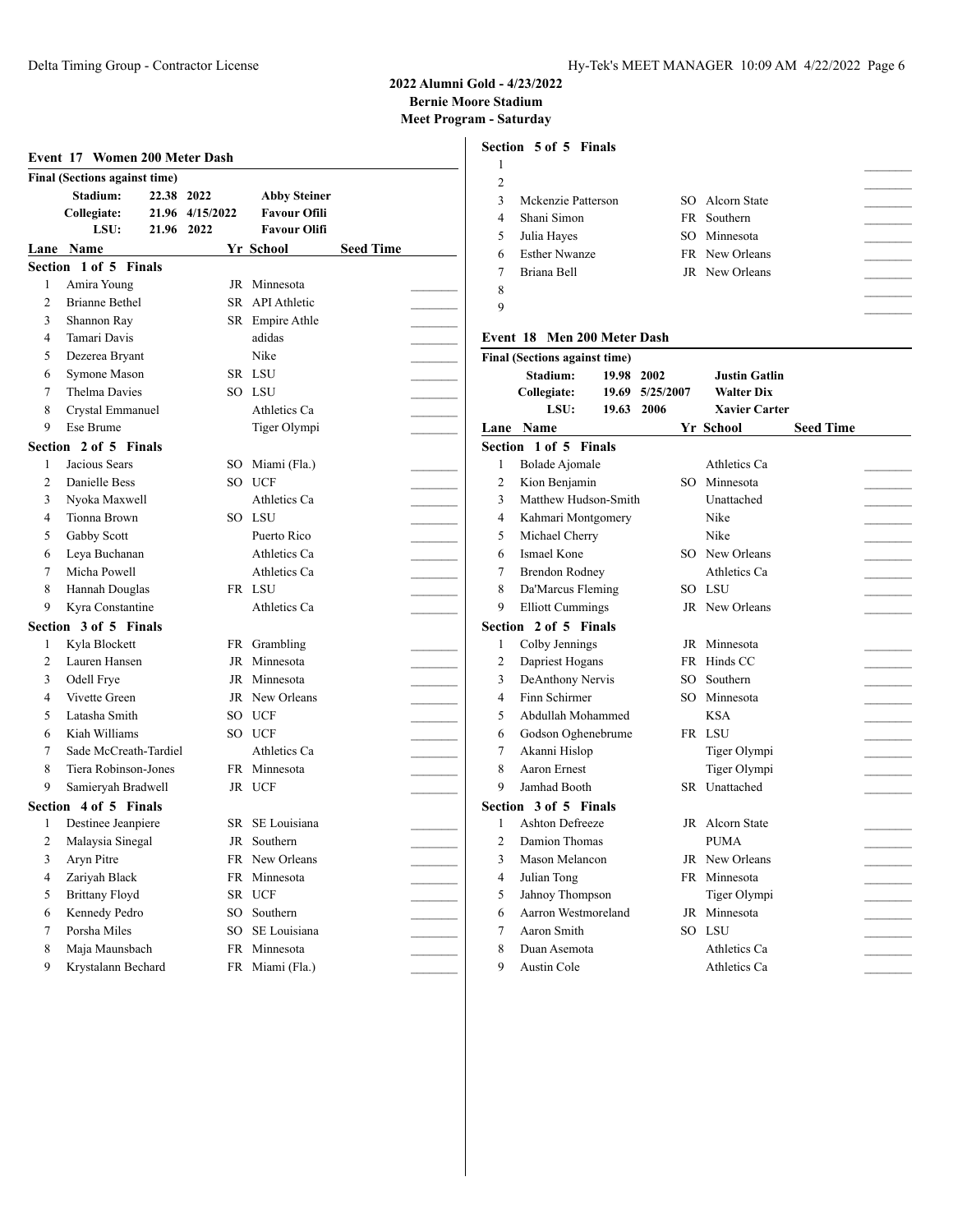**Meet Program - Saturday**

### **Section 4 of 5 Finals...(Event 18 Men 200 Meter Dash)**

|   | $\mathcal{L}$ . The state of $\mathcal{L}$ is the state of $\mathcal{L}$ in $\mathcal{L}$ is the state of $\mathcal{L}$ |     |                |  |
|---|-------------------------------------------------------------------------------------------------------------------------|-----|----------------|--|
| 1 | Charles Jackson, Jr.                                                                                                    |     | US Express E   |  |
| 2 | Johnny Holloway III                                                                                                     | FR. | Alcorn State   |  |
| 3 | Christopher Murphy                                                                                                      |     | FR New Orleans |  |
| 4 | Eliezer Adjibi                                                                                                          |     | Athletics Ca   |  |
| 5 | Kameron Jones                                                                                                           | SR. | New Orleans    |  |
| 6 | James Grant                                                                                                             | SO  | New Orleans    |  |
| 7 | Sincere Rhea                                                                                                            | SO. | Miami (Fla.)   |  |
| 8 | Jalen Gordon                                                                                                            | SO  | Miami (Fla.)   |  |
| 9 | Elijah Moncure                                                                                                          | FR  | Alcorn State   |  |
|   | Section 5 of 5 Finals                                                                                                   |     |                |  |
| 1 |                                                                                                                         |     |                |  |
| 2 | Kavin Roberts                                                                                                           | SO. | Southern       |  |
| 3 | Levi Matthews                                                                                                           | FR. | Southern       |  |
| 4 | Maalik Marshall                                                                                                         |     | US Express E   |  |
| 5 | Coy Sauceman                                                                                                            |     | FR New Orleans |  |
| 6 | Damon Morton Jr.                                                                                                        | FR  | SE Louisiana   |  |
| 7 | Joel Ekeanyanwu                                                                                                         |     | FR LSU         |  |
| 8 | Damian Warner                                                                                                           |     | Athletics Ca   |  |
| 9 | DeArius Clerveaux                                                                                                       |     | FR Minnesota   |  |

|                | <b>Final (Sections against time)</b>              |                       |                                       |
|----------------|---------------------------------------------------|-----------------------|---------------------------------------|
|                | Stadium:<br>3:26.46 2002                          | <b>South Carolina</b> |                                       |
|                | Collegiate:<br>3:22.34 6/12/2021                  | Texas A&M             |                                       |
|                | T. Robinson-Jones, C. Young, J. Reed, A. Mu       |                       |                                       |
|                | LSU:<br>3:24.59 2012                              | <b>LSU</b>            |                                       |
|                | L. McDermott, R. Alexander, C. Tate, J. Day       |                       |                                       |
|                | Lane Team                                         | Relay                 | <b>Seed Time</b>                      |
|                | Section 1 of 2 Finals                             |                       |                                       |
| 1              |                                                   |                       |                                       |
| 2              | Southern                                          | А                     |                                       |
|                | 1) Malaysia Sinegal JR                            |                       | 2) Shani Simon FR                     |
| 3              | 3) Anijah Williams JR<br>Athletics Ca             | А                     | 4) Kennedy Pedro SO                   |
|                |                                                   |                       |                                       |
|                | 1) Kyra Constantine 0<br>3) Maddy Price 0         |                       | 2) Sage Watson 0<br>4) Micha Powell 0 |
|                | 5) Aiyanna Stiverne 0                             |                       |                                       |
| 4              | Minnesota                                         | А                     |                                       |
|                | 1) Janielle Josephs SO                            |                       | 2) Jayla Campbell SO                  |
|                | 3) Abigail Schaaffe FR                            |                       | 4) Val Larson SR                      |
| 5              | LSU                                               | A                     |                                       |
|                | 1) Hannah Douglas FR                              |                       | 2) Symone Mason SR                    |
|                | 3) Michaela Rose FR                               |                       | 4) Garriel White FR                   |
| 6              | Miami (Fla.)                                      | A                     |                                       |
|                | 1) Blanca Hervas SO                               |                       | 2) Kayla Johnson SR                   |
|                | 3) Moriah Oliveira SO                             |                       | 4) Kennedy Brace SO                   |
|                | 5) Sierra Oliveira SO                             |                       |                                       |
| 7              | Hinds CC                                          | А                     |                                       |
|                | 1) Kaylin Robinson FR                             |                       | 2) JodyAnn Dixon FR                   |
|                | 3) Brianna Charles FR                             |                       | 4) Lazericka Louis FR                 |
|                | 5) Diandrenique Gaines FR                         |                       | 6) Mikeibra Morris FR                 |
| 8              | Alcorn State                                      | A                     |                                       |
|                | 1) Endya Scott SO                                 |                       | 2) Jasmine Ward SO                    |
|                | 3) An'Twanique Kinsler JR<br>5) Samouya Nevers FR |                       | 4) Akili Pleas-Carnie FR              |
| 9              |                                                   |                       |                                       |
|                | Section 2 of 2 Finals                             |                       |                                       |
| 1              |                                                   |                       |                                       |
| $\overline{2}$ |                                                   |                       |                                       |
| 3              |                                                   |                       |                                       |
| 4              | LSU                                               | B                     |                                       |
|                | 1) Hannah Carroll SO                              |                       | 2) Lorena Rangel Batres SO            |
|                | 3) Callie Hardy FR                                |                       | 4) Adele Broussard SO                 |
| 5              | Minnesota                                         | B                     |                                       |
|                | 1) Kayla Vogt SO                                  |                       | 2) Jayla Campbell SO                  |
|                | 3) Lauren Hansen JR                               |                       | 4) Abigail Schaaffe FR                |
| 6              | LSU                                               | С                     |                                       |
|                | 1) Sara Funderburk SR                             |                       | 2) Katy-Ann McDonald JR               |
|                | 3) Alicia Stamey SR                               |                       | 4) Doria Martingayle JR               |
| 7              |                                                   |                       |                                       |
| 8              |                                                   |                       |                                       |
|                |                                                   |                       |                                       |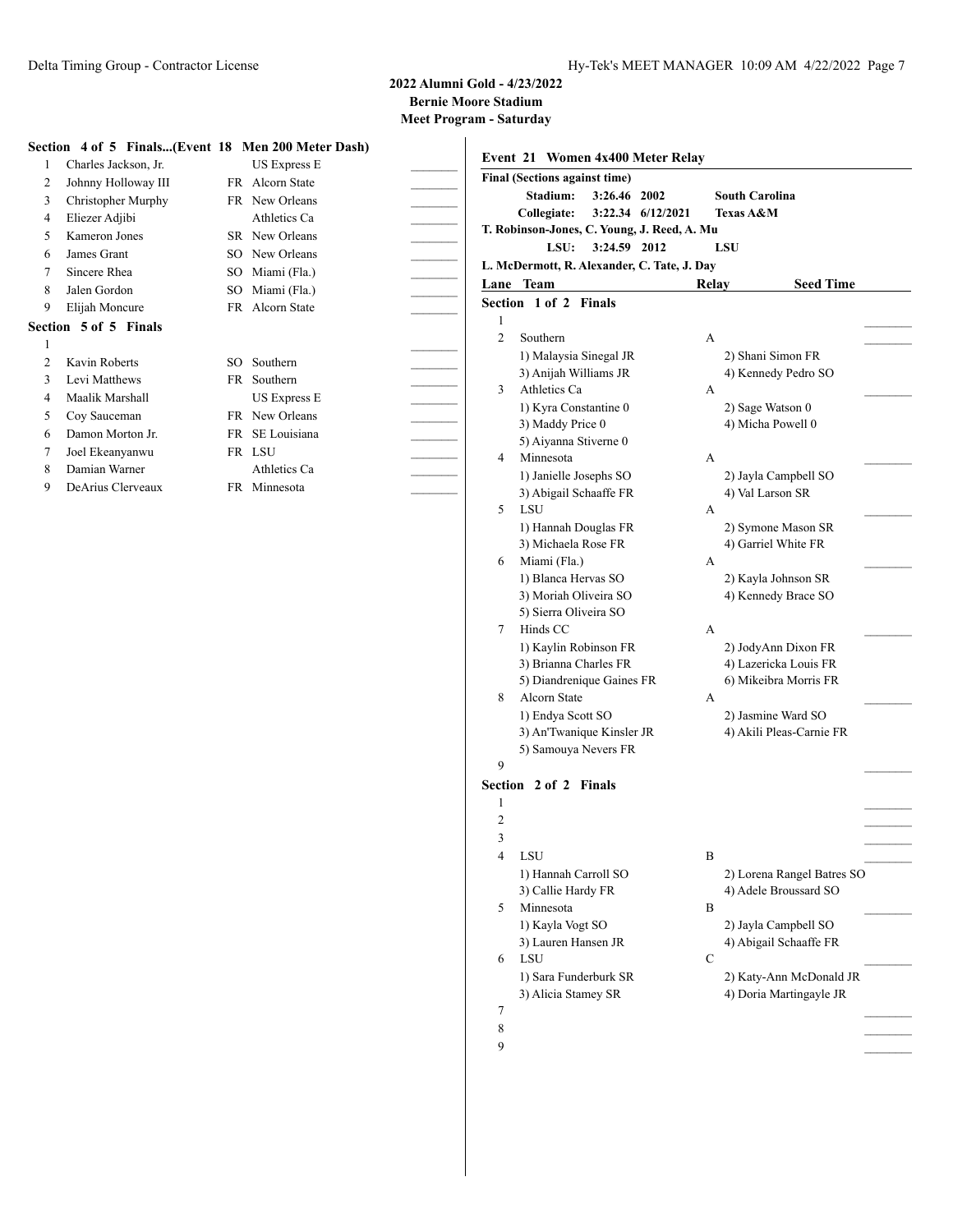|                | Event 22 Men 4x400 Meter Relay                 |                             |                  | <b>Event 25 Women Discus Throw</b> |             |                  |                |
|----------------|------------------------------------------------|-----------------------------|------------------|------------------------------------|-------------|------------------|----------------|
|                | <b>Final (Sections against time)</b>           |                             | <b>West Cage</b> |                                    |             |                  |                |
|                | Stadium:<br>3:00.38 2016                       | <b>LSU</b>                  |                  | Top 9 advance to Final             |             |                  |                |
|                | Collegiate:<br>2:59.00 6/8/2018                | So. California              |                  | Stadium:                           | 204-04 1983 |                  | <b>Meg Ric</b> |
|                | R. Morgan, R. Benjamin, Z. Shinnick, M. Norman |                             |                  | Collegiate:                        |             | 221-05 4/26/1981 | <b>Meg Ric</b> |
|                | LSU:<br>2:59.59 2005                           | <b>LSU</b>                  |                  | LSU:                               | 194-04 1994 |                  | Danyel N       |
|                | R. Darder, K. Willie, B. Brazell, X. Carter    |                             | Pos              | Name                               |             |                  | Yr School      |
|                | Lane Team                                      | <b>Seed Time</b><br>Relay   |                  | Flight 1 of 1 Finals               |             |                  |                |
|                | Section 1 of 2 Finals                          |                             | 1                | Alexandria McCoy                   |             |                  | SR Southern    |
| 1              |                                                |                             | $\overline{2}$   | Kyla Childs                        |             |                  | FR Alcorn Sta  |
| $\mathfrak{2}$ | Southern                                       | А                           | 3                | Schrell Chevalier                  |             |                  | JR Southern    |
|                | 1) Jordan Thompson JR                          | 2) Kason Jones FR           | $\overline{4}$   | Lawrenee' Hart                     |             |                  | JR Southern    |
|                | 3) DeAnthony Nervis SO                         | 4) Nicholas Scott SR        | 5                | Kaila Poole                        |             |                  | JR Southern    |
| 3              | Miami (Fla.)                                   | А                           | 6                | Karena Grigenas                    |             |                  | JR New Orlea   |
|                | 1) Davonte Fuller JR                           | 2) Khamal Stewart-Baynes JR | 7                | Logan Lewis                        |             |                  | JR Southern    |
|                | 3) Solomon Strader SO                          | 4) Ayman Zahafi SR          | 8                | Jazzmine Poole                     |             |                  | SR Southern    |
| 4              | Tiger Olympi                                   | А                           |                  |                                    |             |                  |                |
|                | 1) Michael Cherry 0                            | 2) Quincy Downing 0         | 9                | Sammy Dyson                        |             |                  | JR New Orlea   |
|                | 3) Vernon Norwood 0                            | 4) Tyler Terry 0            | 10               | Selina Dantzler                    |             |                  | SO Miami (Fla  |
| 5              | Empire Athle                                   | А                           | 11               | Hannah Hall                        |             |                  | JR Miami (Fla  |
| 6              | LSU                                            | А                           | 12               | Kristian Jackson                   |             |                  | SR SE Louisia  |
|                | 1) Sean Burrell SO                             | 2) Dorian Camel JR          | 13               | Kristina Rakocevic                 |             |                  | SO Miami (Fla  |
|                | 3) Joel Ekeanyanwu FR                          | 4) Aaron Smith SO           | 14               | Adrienne Adams                     |             |                  | SO UCF         |
|                | 5) Kenroy Higgins JR                           |                             | 15               | Shelby Frank                       |             |                  | FR Minnesota   |
| 7              | SE Louisiana                                   | А                           | 16               | Debbie Ajagbe                      |             |                  | SR Miami (Fla  |
|                | 1) Gerson Pozo FR                              | 2) Eugene Omalla SO         |                  |                                    |             |                  |                |
|                | 3) Jaimie Omalla SO                            | 4) Agerian Jackson JR       |                  | <b>Event 23 Men Discus Throw</b>   |             |                  |                |
|                | 5) Omri Shiff FR                               |                             | <b>West Cage</b> |                                    |             |                  |                |
| 8              | Athletics Ca                                   | A                           |                  | <b>Top 9 advance to Final</b>      |             |                  |                |
|                | 1) Austin Cole 0                               | 2) Benjamin Ayesu-Attah 0   |                  | Stadium:                           | 211-11 2019 |                  | Rodney         |
|                | 3) Nathan George 0                             | 4) Daniel Harper 0          |                  | Collegiate:                        |             | 222-00 5/29/2004 | Hannes 1       |
| 9              | Hinds CC                                       | A                           |                  | LSU:                               | 213-05 2015 |                  | Rodney 1       |
|                | 1) Dapriest Hogans FR                          | 2) Alfonso Hale Jr FR       | Pos              | Name                               |             |                  | Yr School      |
|                | 3) Trellas Forrest FR                          | 4) Chandler Love FR         |                  | Flight 1 of 1 Finals               |             |                  |                |
|                | 5) Christian Kingdom FR                        |                             | 1                | Jevan Parara                       |             |                  | FR Unattached  |
|                | Section 2 of 2 Finals                          |                             | $\overline{2}$   | Keenan Villery                     |             |                  | JR Southern    |
| 1              |                                                |                             | 3                | Garrick Breaux                     |             |                  | JR Southern    |
| 2              |                                                |                             | $\overline{4}$   | Kolby Mathews                      |             |                  | JR Southern    |
| 3              |                                                |                             | 5                | Avaun Morgan                       |             |                  | FR Alcorn Sta  |
| 4              |                                                |                             | 6                | London Lewis                       |             |                  | SR Southern    |
|                |                                                |                             | 7                | Charvares Wilson                   |             |                  | SR Southern    |
| 5              | LSU                                            | B                           | 8                | Vojislav Gvero                     |             |                  | SR New Orlea   |
|                | 1) Davis Bove SO                               | 2) Thomas Daigle JR         | 9                | Seth Pagart                        |             |                  | FR SE Louisia  |
|                | 3) Isiah Travis FR                             | 4) Garrett Hamilton JR      | 10               | Roman Damasch                      |             |                  | SO SE Louisia  |
| 6              | LSU                                            | С                           | 11               | Damian Warner                      |             |                  | Athletics C    |
|                | 1) Eric Coston SR                              | 2) Adam Wise JR             |                  |                                    |             |                  |                |
|                | 3) Dyllon Nimmers FR                           | 4) Cade Martin JR           | 12               | Robin Vrbek                        |             |                  | FR SE Louisia  |
| 7              |                                                |                             | 13               | Pierce Lepage                      |             |                  | Athletics C    |
| 8              |                                                |                             | 14               | Tommy Nedow                        |             |                  | SO SE Louisia  |
| 9              |                                                |                             | 15               | Jake Kubiatowicz                   |             |                  | JR Minnesota   |
|                |                                                |                             | 16               | Jeffrey Williams                   |             |                  | JR Miami (Fla  |
|                |                                                |                             | 17               | Kaleb Siekmeier                    |             |                  | JR Minnesota   |

| <b>West Cage</b><br>Top 9 advance to Final<br>Stadium:<br>204-04 1983<br><b>Meg Richie</b><br><b>Meg Richie</b><br>221-05 4/26/1981<br>Collegiate:<br>LSU:<br>194-04<br>1994<br><b>Danyel Mitchell</b><br>Pos<br>Name<br>Yr School<br><b>Seed Mark</b><br>Flight 1 of 1 Finals<br>1<br>Alexandria McCoy<br>Southern<br>SR<br>2<br>Kyla Childs<br>FR<br>Alcorn State<br>Schrell Chevalier<br>3<br>JR Southern<br>Lawrenee' Hart<br>Southern<br>4<br>JR<br>Kaila Poole<br>5<br>JR<br>Southern<br>JR New Orleans<br>6<br>Karena Grigenas |  |
|---------------------------------------------------------------------------------------------------------------------------------------------------------------------------------------------------------------------------------------------------------------------------------------------------------------------------------------------------------------------------------------------------------------------------------------------------------------------------------------------------------------------------------------|--|
|                                                                                                                                                                                                                                                                                                                                                                                                                                                                                                                                       |  |
|                                                                                                                                                                                                                                                                                                                                                                                                                                                                                                                                       |  |
|                                                                                                                                                                                                                                                                                                                                                                                                                                                                                                                                       |  |
|                                                                                                                                                                                                                                                                                                                                                                                                                                                                                                                                       |  |
|                                                                                                                                                                                                                                                                                                                                                                                                                                                                                                                                       |  |
|                                                                                                                                                                                                                                                                                                                                                                                                                                                                                                                                       |  |
|                                                                                                                                                                                                                                                                                                                                                                                                                                                                                                                                       |  |
|                                                                                                                                                                                                                                                                                                                                                                                                                                                                                                                                       |  |
|                                                                                                                                                                                                                                                                                                                                                                                                                                                                                                                                       |  |
|                                                                                                                                                                                                                                                                                                                                                                                                                                                                                                                                       |  |
|                                                                                                                                                                                                                                                                                                                                                                                                                                                                                                                                       |  |
|                                                                                                                                                                                                                                                                                                                                                                                                                                                                                                                                       |  |
|                                                                                                                                                                                                                                                                                                                                                                                                                                                                                                                                       |  |
| 7<br>Logan Lewis<br>JR<br>Southern                                                                                                                                                                                                                                                                                                                                                                                                                                                                                                    |  |
| Jazzmine Poole<br>8<br>SR<br>Southern                                                                                                                                                                                                                                                                                                                                                                                                                                                                                                 |  |
| 9<br>Sammy Dyson<br>JR New Orleans                                                                                                                                                                                                                                                                                                                                                                                                                                                                                                    |  |
| Selina Dantzler<br>10<br>SO Miami (Fla.)                                                                                                                                                                                                                                                                                                                                                                                                                                                                                              |  |
| Hannah Hall<br>11<br>JR Miami (Fla.)                                                                                                                                                                                                                                                                                                                                                                                                                                                                                                  |  |
| Kristian Jackson<br>12<br>SR SE Louisiana                                                                                                                                                                                                                                                                                                                                                                                                                                                                                             |  |
| 13<br>Kristina Rakocevic<br>SO Miami (Fla.)                                                                                                                                                                                                                                                                                                                                                                                                                                                                                           |  |
| Adrienne Adams<br>14<br>SO UCF                                                                                                                                                                                                                                                                                                                                                                                                                                                                                                        |  |
| 15<br>Shelby Frank<br>FR Minnesota                                                                                                                                                                                                                                                                                                                                                                                                                                                                                                    |  |
| 16<br>Debbie Ajagbe<br>SR Miami (Fla.)                                                                                                                                                                                                                                                                                                                                                                                                                                                                                                |  |
|                                                                                                                                                                                                                                                                                                                                                                                                                                                                                                                                       |  |
| <b>Event 23 Men Discus Throw</b>                                                                                                                                                                                                                                                                                                                                                                                                                                                                                                      |  |
| <b>West Cage</b>                                                                                                                                                                                                                                                                                                                                                                                                                                                                                                                      |  |
| Top 9 advance to Final                                                                                                                                                                                                                                                                                                                                                                                                                                                                                                                |  |
| Stadium:<br><b>Rodney Brown</b><br>211-11 2019                                                                                                                                                                                                                                                                                                                                                                                                                                                                                        |  |
| <b>Hannes Hopley</b><br>Collegiate:<br><b>222-00</b><br>5/29/2004                                                                                                                                                                                                                                                                                                                                                                                                                                                                     |  |
| LSU:<br>213-05<br><b>Rodney Brown</b><br>2015                                                                                                                                                                                                                                                                                                                                                                                                                                                                                         |  |
|                                                                                                                                                                                                                                                                                                                                                                                                                                                                                                                                       |  |
| Pos<br>Yr School<br>Name<br><b>Seed Mark</b>                                                                                                                                                                                                                                                                                                                                                                                                                                                                                          |  |
| Flight 1 of 1 Finals                                                                                                                                                                                                                                                                                                                                                                                                                                                                                                                  |  |
| Jevan Parara<br>Unattached<br>1<br>FR.                                                                                                                                                                                                                                                                                                                                                                                                                                                                                                |  |
| 2<br>Keenan Villery<br>JR Southern                                                                                                                                                                                                                                                                                                                                                                                                                                                                                                    |  |
| 3<br>Garrick Breaux<br>JR Southern                                                                                                                                                                                                                                                                                                                                                                                                                                                                                                    |  |
| 4<br>Kolby Mathews<br>JR Southern                                                                                                                                                                                                                                                                                                                                                                                                                                                                                                     |  |
| FR Alcorn State<br>5<br>Avaun Morgan                                                                                                                                                                                                                                                                                                                                                                                                                                                                                                  |  |
| 6<br>London Lewis<br>SR Southern                                                                                                                                                                                                                                                                                                                                                                                                                                                                                                      |  |
| Charvares Wilson<br>SR Southern<br>7                                                                                                                                                                                                                                                                                                                                                                                                                                                                                                  |  |
| 8<br>SR New Orleans<br>Vojislav Gvero                                                                                                                                                                                                                                                                                                                                                                                                                                                                                                 |  |
| FR SE Louisiana<br>9                                                                                                                                                                                                                                                                                                                                                                                                                                                                                                                  |  |
| Seth Pagart<br>Roman Damasch<br>SO SE Louisiana<br>10                                                                                                                                                                                                                                                                                                                                                                                                                                                                                 |  |
| Damian Warner<br>Athletics Ca<br>11                                                                                                                                                                                                                                                                                                                                                                                                                                                                                                   |  |
| Robin Vrbek<br>FR SE Louisiana<br>12                                                                                                                                                                                                                                                                                                                                                                                                                                                                                                  |  |
|                                                                                                                                                                                                                                                                                                                                                                                                                                                                                                                                       |  |
| Pierce Lepage<br>Athletics Ca<br>13                                                                                                                                                                                                                                                                                                                                                                                                                                                                                                   |  |
| Tommy Nedow<br>14<br>SO SE Louisiana<br>Jake Kubiatowicz<br>15<br>JR Minnesota                                                                                                                                                                                                                                                                                                                                                                                                                                                        |  |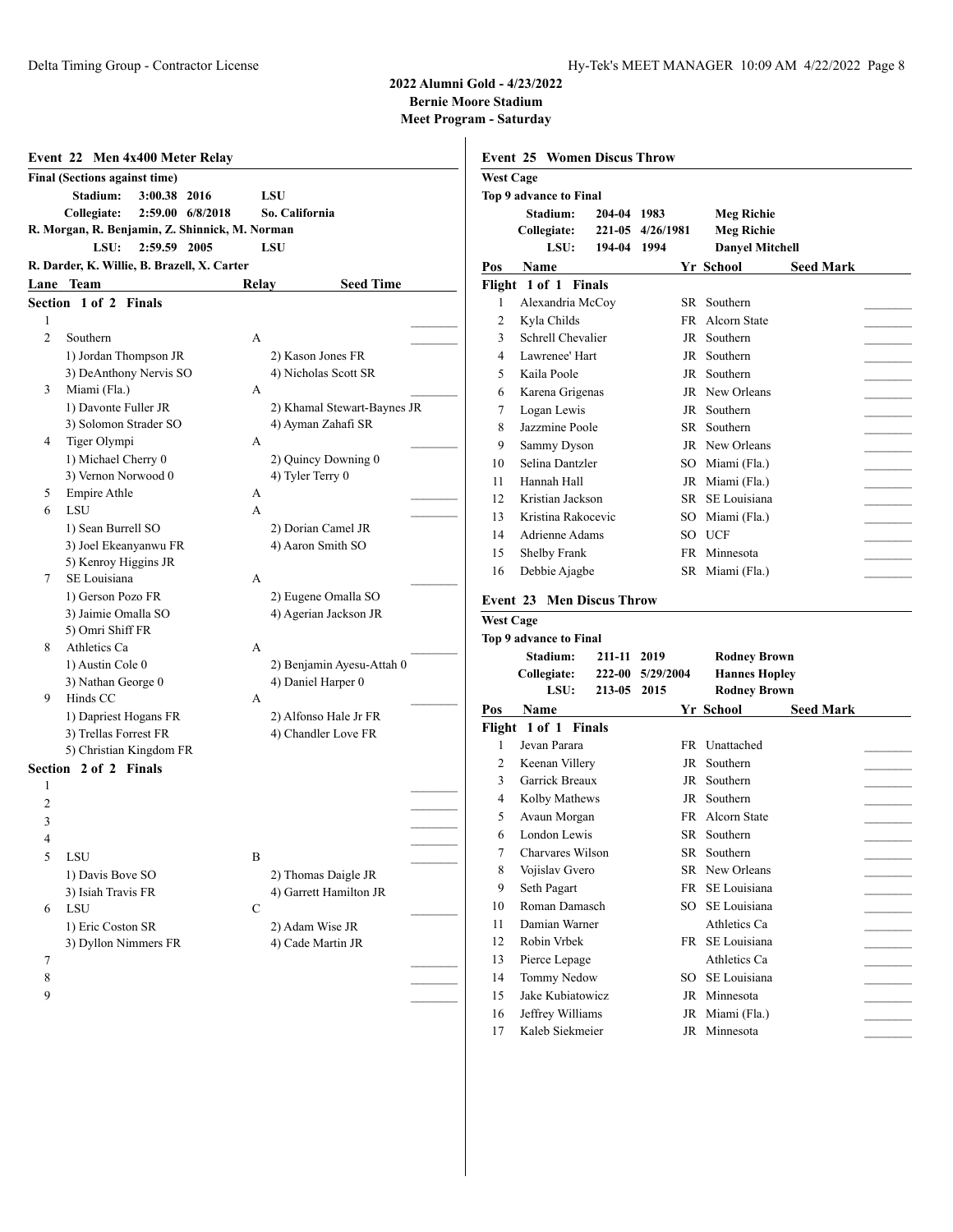|                | <b>Top 9 advance to Final</b>              |                    |      |                                                              |                  |  |
|----------------|--------------------------------------------|--------------------|------|--------------------------------------------------------------|------------------|--|
|                | Stadium: 64-00.25 2018                     |                    |      | <b>Raven Saunders</b>                                        |                  |  |
|                | Collegiate: 63-10.25 4/28/2018             |                    |      | <b>Maggie Ewen</b>                                           |                  |  |
|                | LSU:                                       | 60-08              | 2015 | <b>Tori Bliss</b>                                            |                  |  |
| Pos            | <b>Name</b>                                |                    |      | Yr School                                                    | <b>Seed Mark</b> |  |
|                | Flight 1 of 2 Finals                       |                    |      |                                                              |                  |  |
| 1              | Tylah Magee                                |                    |      | FR Alcorn State                                              |                  |  |
| $\overline{2}$ | Kaila Poole                                |                    |      | JR Southern                                                  |                  |  |
| 3              | Jamyla Williams                            |                    |      | FR Southern                                                  |                  |  |
| 4              | Alexandria McCoy                           |                    |      | SR Southern                                                  |                  |  |
| 5              | Kyla Childs                                |                    |      | FR Alcorn State                                              |                  |  |
| 6              | Lawrenee' Hart                             |                    |      | JR Southern                                                  |                  |  |
| 7              |                                            |                    |      |                                                              |                  |  |
| 8              |                                            |                    |      |                                                              |                  |  |
| 9              |                                            |                    |      |                                                              |                  |  |
| 10             |                                            |                    |      |                                                              |                  |  |
|                | Flight 2 of 2 Finals                       |                    |      |                                                              |                  |  |
| $\mathbf{1}$   | A'ja Gore                                  |                    |      | FR Southern                                                  |                  |  |
| 2              | Logan Lewis                                |                    |      | JR Southern                                                  |                  |  |
| 3              | Sammy Dyson                                |                    |      | JR New Orleans                                               |                  |  |
| $\overline{4}$ | Kristian Jackson                           |                    |      | SR SE Louisiana                                              |                  |  |
| 5              | Erikka Hill                                |                    |      | FR Miami (Fla.)                                              |                  |  |
| 6              | McKenzie Duwenhoegger                      |                    |      | FR Minnesota                                                 |                  |  |
| 7              | Selina Dantzler                            |                    |      | SO Miami (Fla.)                                              |                  |  |
| 8              | <b>Tess Keyzers</b>                        |                    |      | SO Minnesota                                                 |                  |  |
| 9              | Devia Brown                                |                    |      | SR Minnesota                                                 |                  |  |
| 10             | Hannah Hall                                |                    |      | JR Miami (Fla.)                                              |                  |  |
|                |                                            |                    |      |                                                              |                  |  |
|                | <b>Event 27 Women Pole Vault</b>           |                    |      |                                                              |                  |  |
|                | <b>Starting Height - 3.80 (12-5.5)</b>     |                    |      |                                                              |                  |  |
|                |                                            |                    |      | Progressions - 3.80 (12-5.5), 3.95 (12-11.5), 4.10 (13-5.25) |                  |  |
|                | $4.20$ (13-9.25), $4.25$ (13-11.25) (5 cm) |                    |      |                                                              |                  |  |
|                | Stadium: 15-01.75 2017                     |                    |      | Morgann Leleux                                               |                  |  |
|                | Collegiate:                                | 15-06.25 3/29/2019 |      | <b>Olivia Gruver</b>                                         |                  |  |
|                | LSU:                                       | 15-03 2022         |      | <b>Lisa Gunnarsson</b>                                       |                  |  |
| Pos            | <b>Name</b>                                |                    |      | Yr School                                                    | <b>Seed Mark</b> |  |
|                | Flight 1 of 1 Finals                       |                    |      |                                                              |                  |  |
| $\mathbf{1}$   | Lara Zupanc                                |                    |      | JR SE Louisiana                                              |                  |  |
|                | Alexys Berger                              |                    |      | SO Minnesota                                                 |                  |  |
| $\overline{2}$ |                                            |                    |      |                                                              |                  |  |

|                  | <b>Event 38 Men Hammer Throw</b>                                  |             |           |                          |                  |  |
|------------------|-------------------------------------------------------------------|-------------|-----------|--------------------------|------------------|--|
| <b>West Cage</b> |                                                                   |             |           |                          |                  |  |
|                  | Top 9 advance to Final                                            |             |           |                          |                  |  |
|                  | Stadium:                                                          | 253-08 2002 |           | <b>Andreas Haklits</b>   |                  |  |
|                  | Collegiate:                                                       | 268-10      | 5/19/1995 | <b>Balazs Kiss</b>       |                  |  |
|                  | LSU:                                                              | 240-03      | 2018      | <b>Jake Norris</b>       |                  |  |
| Pos              | Name                                                              |             |           | Yr School                | <b>Seed Mark</b> |  |
|                  | Flight 1 of 1 Finals                                              |             |           |                          |                  |  |
| 1                | London Lewis                                                      |             |           | SR Southern              |                  |  |
| $\overline{c}$   | Kolby Mathews                                                     |             |           | JR Southern              |                  |  |
| 3                | Charvares Wilson                                                  |             |           | SR Southern              |                  |  |
| $\overline{4}$   | Jevan Parara                                                      |             |           | FR Unattached            |                  |  |
| 5                | Terrell Webb                                                      |             |           | SO SE Louisiana          |                  |  |
| 6                | Tommy Nedow                                                       |             |           | SO SE Louisiana          |                  |  |
| $\overline{7}$   | Carter Hughes                                                     |             |           | SO Minnesota             |                  |  |
| 8                | Kaleb Siekmeier                                                   |             |           | JR Minnesota             |                  |  |
| 9                | Vojislav Gvero                                                    |             |           | SR New Orleans           |                  |  |
| 10               | Jake Kubiatowicz                                                  |             |           | JR Minnesota             |                  |  |
| 11               | John Nerdal                                                       |             |           | Tiger Olympi             |                  |  |
| 12.              | Kostas Zaltos                                                     |             |           | SO Minnesota             |                  |  |
| 13               | Decio Andrade                                                     |             |           | JR Miami (Fla.)          |                  |  |
|                  |                                                                   |             |           |                          |                  |  |
|                  | Event 33 Women High Jump                                          |             |           |                          |                  |  |
|                  | <b>Starting Height - 1.62</b>                                     |             |           |                          |                  |  |
|                  | Progressions - 1.62, 1.67, 1.72, 1,77, 1.81<br>1.84, 1.87, (3 cm) |             |           |                          |                  |  |
|                  | Stadium:                                                          |             | 6-02 1987 | <b>Mazel Thomas</b>      |                  |  |
|                  | Stadium:                                                          | $6 - 02$    |           | <b>Camille Jampolsky</b> |                  |  |
|                  | Collegiate:                                                       | $6 - 06.25$ | 5/11/2013 | <b>Brigetta Barrett</b>  |                  |  |
|                  | LSU:                                                              | $6 - 02.25$ | 1994      | Gai Kapernick            |                  |  |
| Pos              | Name                                                              |             |           | Yr School                | <b>Seed Mark</b> |  |
|                  | Flight 1 of 1 Finals                                              |             |           |                          |                  |  |
| 1                | Americus Knight                                                   |             |           | FR Alcorn State          |                  |  |
| 2                | Kayla Jemison                                                     |             |           | FR Hinds CC              |                  |  |
| 3                | <b>Brittany Floyd</b>                                             |             |           | SR UCF                   |                  |  |
| 4                | Kaliah Jones                                                      |             |           | SO UCF                   |                  |  |
| 5                | Emma Engelhardt                                                   |             |           | SO LSU                   |                  |  |
| 6                | Breanna Brown-Marshall                                            |             |           | FR Hinds CC              |                  |  |
| $\overline{7}$   | Taylor Wright                                                     |             |           | SO Miami (Fla.)          |                  |  |
| 8                | Nyalaam Jok                                                       |             |           | FR Minnesota             |                  |  |
| 9                | Michelle Atherley                                                 |             |           | Unattached               |                  |  |
| 10               | Katrine Olsen                                                     |             |           | FR SE Louisiana          |                  |  |
|                  |                                                                   |             |           |                          |                  |  |
| 11               |                                                                   |             |           | SO LSU                   |                  |  |
| 12               | Nyagoa Bayak<br>Abigail O'Donoghue                                |             |           | SR LSU                   |                  |  |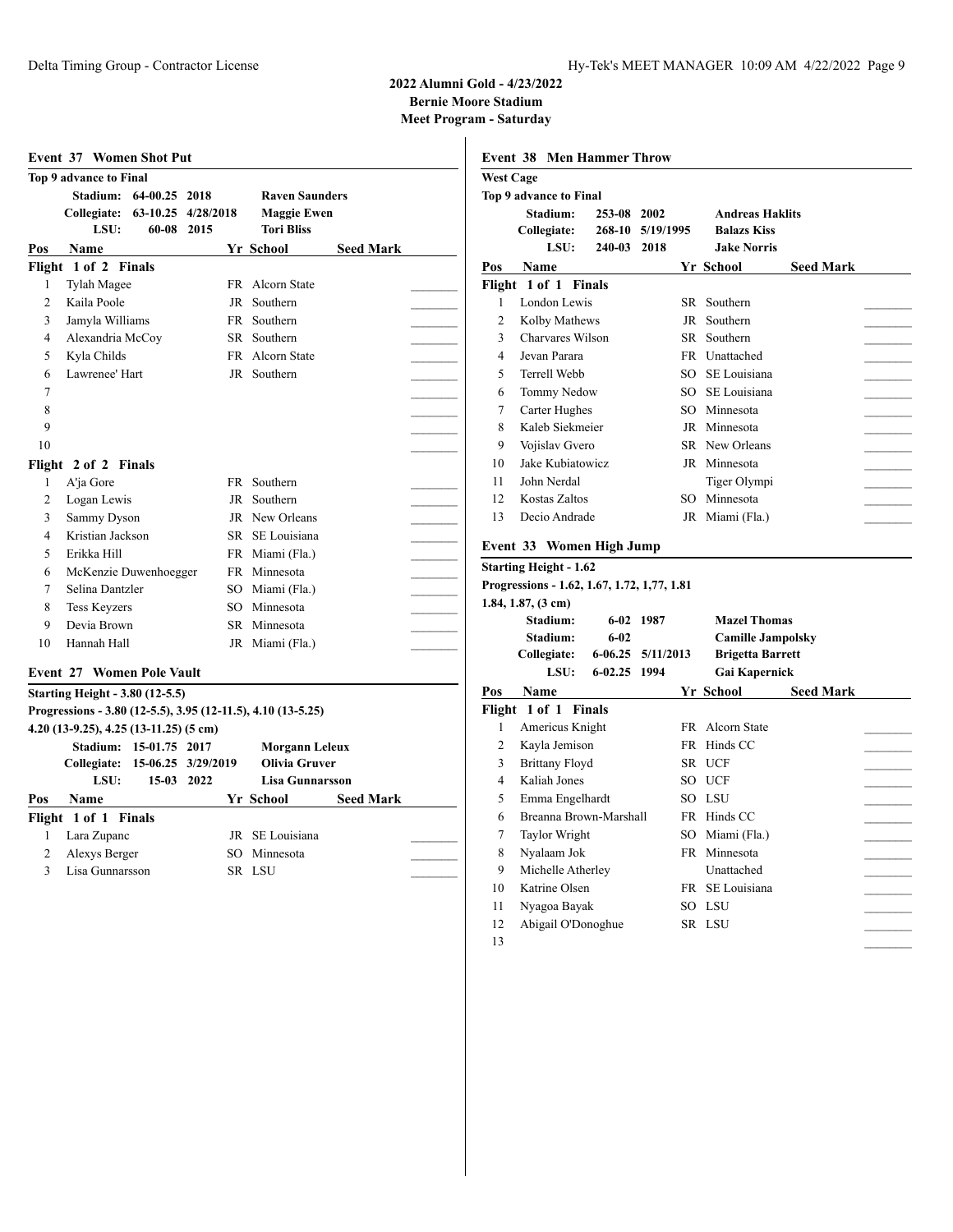**Meet Program - Saturday**

|  | $max110$ gram baturua |  |
|--|-----------------------|--|
|  |                       |  |

|                     | <b>Event 32 Women Hammer Throw</b>       |                  |           |                                             |                  |  |
|---------------------|------------------------------------------|------------------|-----------|---------------------------------------------|------------------|--|
| <b>West Cage</b>    |                                          |                  |           |                                             |                  |  |
|                     | Top 9 advance to Final                   |                  |           |                                             |                  |  |
|                     | Stadium:                                 | 244-00           | 2021      | <b>Janee Kassanavoid</b>                    |                  |  |
|                     | Collegiate:<br>LSU:                      | 247-00<br>220-04 | 6/10/2021 | <b>Camryn Rogers</b><br><b>Emma Robbins</b> |                  |  |
|                     |                                          |                  | 2021      |                                             |                  |  |
| Pos                 | Name                                     |                  |           | Yr School                                   | <b>Seed Mark</b> |  |
|                     | Flight 1 of 2 Finals                     |                  | FR        | Alcorn State                                |                  |  |
| 1<br>$\overline{2}$ | Tylah Magee<br>Muonie Pickens            |                  | FR.       | Alcorn State                                |                  |  |
| 3                   | A'ja Gore                                |                  | FR.       | Southern                                    |                  |  |
| 4                   |                                          |                  |           | JR New Orleans                              |                  |  |
| 5                   | Karena Grigenas<br><b>Addison Fraker</b> |                  | SR.       | New Orleans                                 |                  |  |
| 6                   | Schrell Chevalier                        |                  | JR        | Southern                                    |                  |  |
| 7                   | Lawrenee' Hart                           |                  | JR        | Southern                                    |                  |  |
| 8                   | Logan Lewis                              |                  | JR        | Southern                                    |                  |  |
| 9                   | Jazzmine Poole                           |                  | SR        | Southern                                    |                  |  |
| 10                  |                                          |                  |           |                                             |                  |  |
| 11                  |                                          |                  |           |                                             |                  |  |
|                     | Flight 2 of 2 Finals                     |                  |           |                                             |                  |  |
| 1                   | Alexandria McCoy                         |                  |           | SR Southern                                 |                  |  |
| $\overline{c}$      | McKenzie Duwenhoegger                    |                  | FR        | Minnesota                                   |                  |  |
| 3                   | Katrine Olsen                            |                  | FR.       | SE Louisiana                                |                  |  |
| 4                   | Ashlyn Green                             |                  | SO.       | UCF                                         |                  |  |
| 5                   | Shelby Frank                             |                  | FR.       | Minnesota                                   |                  |  |
| 6                   | Kristian Jackson                         |                  | SR.       | SE Louisiana                                |                  |  |
| 7                   | Erikka Hill                              |                  | FR        | Miami (Fla.)                                |                  |  |
| 8                   | Devia Brown                              |                  | SR        | Minnesota                                   |                  |  |
| 9                   | Sammy Dyson                              |                  | JR        | New Orleans                                 |                  |  |
| 10                  | Debbie Ajagbe                            |                  |           | SR Miami (Fla.)                             |                  |  |
| 11                  | <b>Tess Keyzers</b>                      |                  | SO        | Minnesota                                   |                  |  |
|                     |                                          |                  |           |                                             |                  |  |

#### **Event 31 Men Shot Put**

|                | Top 9 advance to Final        |      |                       |                  |  |
|----------------|-------------------------------|------|-----------------------|------------------|--|
|                | Stadium:<br>70-10.50          | 2002 | <b>Janus Robberts</b> |                  |  |
|                | Collegiate: 72-02.25 6/3/1995 |      | <b>John Godina</b>    |                  |  |
|                | LSU:<br>67-03.25              | 2022 | John Meyer            |                  |  |
| Pos            | Name                          |      | Yr School             | <b>Seed Mark</b> |  |
|                | Flight 1 of 1 Finals          |      |                       |                  |  |
| 1              | Avaun Morgan                  |      | FR Alcorn State       |                  |  |
| $\mathfrak{D}$ | Garrick Breaux                | JR   | Southern              |                  |  |
| 3              | Kolby Mathews                 | JR   | Southern              |                  |  |
| 4              | Charvares Wilson              | SR   | Southern              |                  |  |
| 5              | Keenan Villery                | JR   | Southern              |                  |  |
| 6              | Robin Vrbek                   | FR   | SE Louisiana          |                  |  |
| 7              | Shaquille Singuineau          |      | SR Unattached         |                  |  |
| 8              | Tommy Nedow                   | SΟ   | SE Louisiana          |                  |  |
| 9              | Carter Hughes                 | SO   | Minnesota             |                  |  |
| 10             | Jeffrey Williams              |      | JR Miami (Fla.)       |                  |  |
| 11             | Kyle Atkinson                 | SO.  | Minnesota             |                  |  |
| 12             |                               |      |                       |                  |  |

|     | Event 30 Women Long Jump  |    |                        |                  |  |
|-----|---------------------------|----|------------------------|------------------|--|
|     | Top 9 advance to Final    |    |                        |                  |  |
|     | Stadium: 22-09.25 1987    |    | <b>Sheila Echols</b>   |                  |  |
|     | Collegiate: 23-05.25 2021 |    | <b>Tara Davis</b>      |                  |  |
|     | LSU:<br>22-09.25 1987     |    | <b>Sheila Echols</b>   |                  |  |
| Pos | <b>Name</b>               |    | Yr School              | <b>Seed Mark</b> |  |
|     | Flight 1 of 1 Finals      |    |                        |                  |  |
| 1   | Karanay Alexander         | JR | Southern               |                  |  |
| 2   | Kiana Allen               | JR | Alcorn State           |                  |  |
| 3   | Morgan Smalls             |    | SO LSU                 |                  |  |
| 4   | Keneva Headley            |    | JR New Orleans         |                  |  |
| 5   | Yahria Bass               | FR | Southern               |                  |  |
| 6   | Khiah Williams            | SO | Alcorn State           |                  |  |
| 7   | Anndrela Woods            | JR | Southern               |                  |  |
| 8   | De'Aisha Davis            |    | <b>FR</b> Alcorn State |                  |  |
| 9   | Leiya Green               |    | SO UCF                 |                  |  |
| 10  | Hannah Morris             |    | JR Minnesota           |                  |  |
| 11  | Chelsea Harrington        | JR | SE Louisiana           |                  |  |
| 12  | <b>Brittany Floyd</b>     |    | SR UCF                 |                  |  |
| 13  | Quanesha Burks            |    | Tiger Olympi           |                  |  |
| 14  | Michelle Atherley         |    | Unattached             |                  |  |
| 15  | Jasmine Scott-Kilgo       |    | JR UCF                 |                  |  |
| 16  | Serena Bolden             |    | SO LSU                 |                  |  |
| 17  | Ese Brume                 |    | Tiger Olympi           |                  |  |
| 18  |                           |    |                        |                  |  |

# **Event 29 Men Long Jump**

|     | Top 9 advance to Final      |          |                     |                      |                                     |
|-----|-----------------------------|----------|---------------------|----------------------|-------------------------------------|
|     | Stadium:                    | 27-10.25 | 2000                | <b>Melvin Lister</b> |                                     |
|     | <b>Collegiate: 28-08.25</b> |          | 4/2/1994            | <b>Erick Walder</b>  |                                     |
|     | LSU:                        | 27-09.50 | 2004                |                      | John Moffitt, JuVaughn Harrison -20 |
| Pos | Name                        |          |                     | Yr School            | <b>Seed Mark</b>                    |
|     | Flight 1 of 1 Finals        |          |                     |                      |                                     |
| 1   | Levi Matthews               |          |                     | FR Southern          |                                     |
| 2   | Kevon Hamilton              |          | FR                  | Southern             |                                     |
| 3   | Kendall Cleveland           |          | SO.                 | SE Louisiana         |                                     |
| 4   | Devin Sowell                |          | FR                  | Southern             |                                     |
| 5   | Jaden Williams              |          | FR                  | SE Louisiana         |                                     |
| 6   | De'Aundre Ward              |          |                     | FR Hinds CC          |                                     |
| 7   | Floyd Whitaker              |          | FR                  | Minnesota            |                                     |
| 8   | Wjuantereuas Rodrigue       |          |                     | FR SE Louisiana      |                                     |
| 9   | Alstian Walker              |          | SR                  | Minnesota            |                                     |
| 10  | Christopher Murphy          |          |                     | FR New Orleans       |                                     |
| 11  | Rayvon Grey                 |          |                     | Tiger Olympi         |                                     |
| 12  | Levance Williams            |          | <b>US Express E</b> |                      |                                     |
| 13  | Ja'Carrius Demmerritte      |          | SO.                 | Southern             |                                     |
| 14  | Ji'eem Bullock              |          | SO.                 | LSU                  |                                     |
| 15  | Russell Robinson            |          | SO.                 | Miami (Fla.)         |                                     |
| 16  |                             |          |                     |                      |                                     |